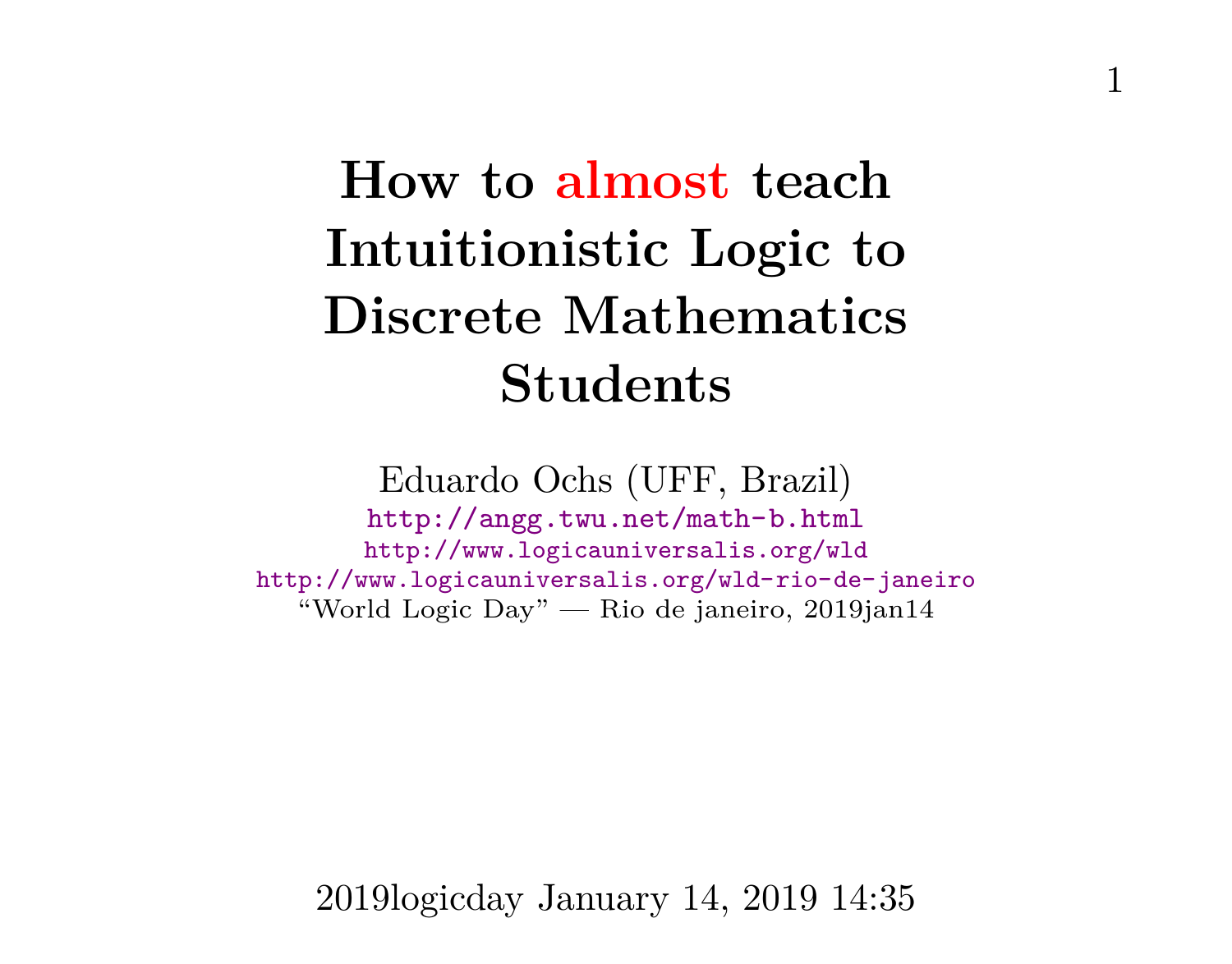# **Discrete Mathematics at PURO/UFF**

I teach in a campus that UFF has in Rio das Ostras, in the countryside of the state of Rio de Janeiro... The entrance of the campus looks like this:



⇐ "PURO": Pólo Universitário de Rio das Ostras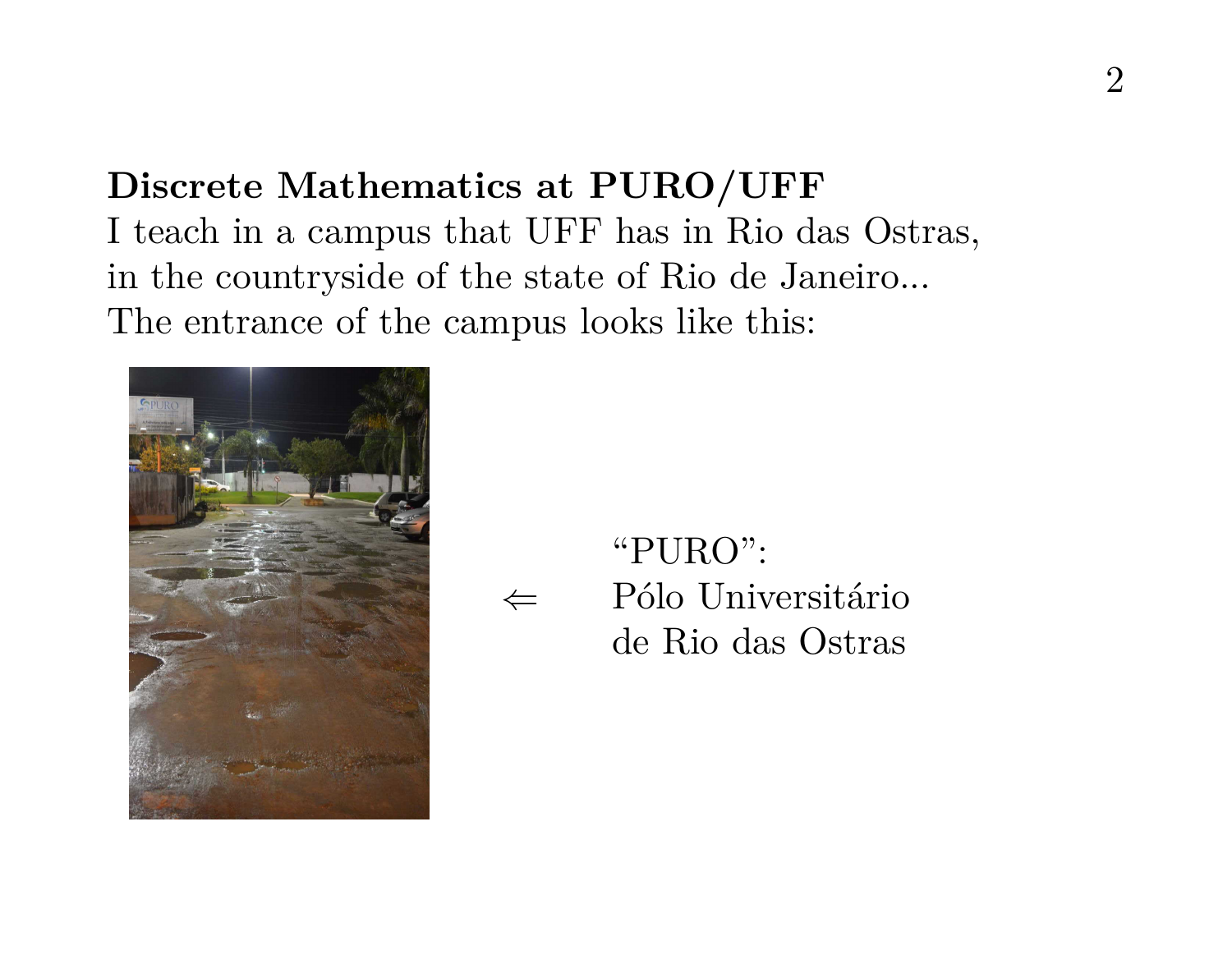**Discrete Mathematics at PURO/UFF (2)** Discrete Mathematics is taught to first-semester Computer Science students there. Most of these students enter the university with very little knowledge of how to use variables, and when they attempt to spell out their ideas in Portuguese, either speaking or writing, they are too imprecise... They ask "can I do xxx yyy?" and if I say "yes" they write weird atrocities in the test, and when I mark them as wrong they blame me ("you said I could do that!"); if I say "no, you can't do that" then they do other atrocites and blame me, too.

I don't have time to debug their Portuguese!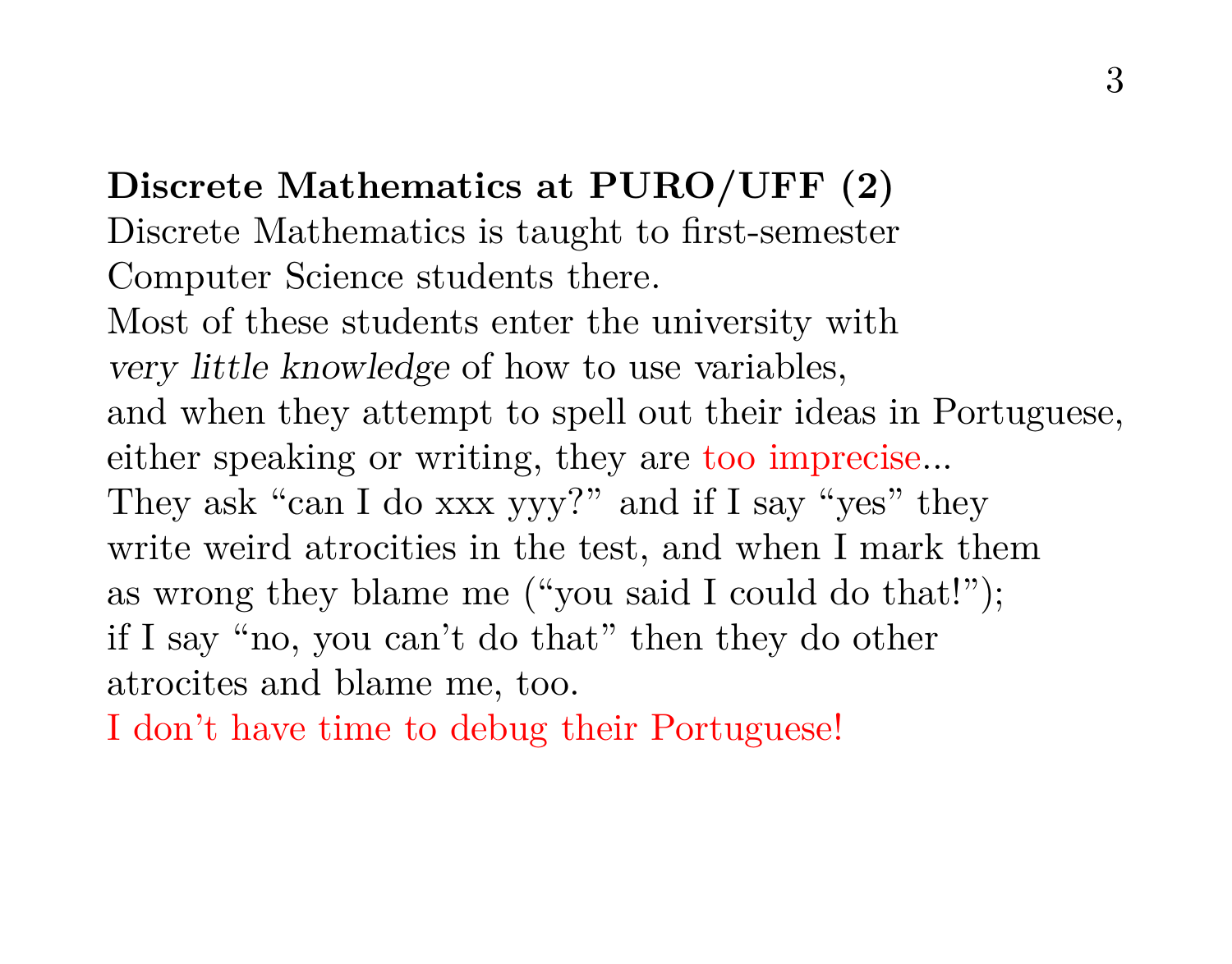# **Discrete Mathematics at PURO/UFF (3)**

...so I decided that I would stress mathetical notation — Almost all ideas on the blackboard (whiteboard, actually) would have examples in mathematical notation.

I structured the course of Discrete Mathematics in three layers (presented more or less in parallel):

Layer 1: Calculating things

in a system with numbers, truth-values, sets and lists where everything can be calculated in a finite number of steps with almost no creativity required.

Layer 2: some infinite objects, like  $\mathbb N$  and  $\mathbb Z$ , are allowed; we learn how to "calculate", e.g.,  $\exists k \in \mathbb{Z} . 10k = 23$ 

Layer 3: we add formal proofs.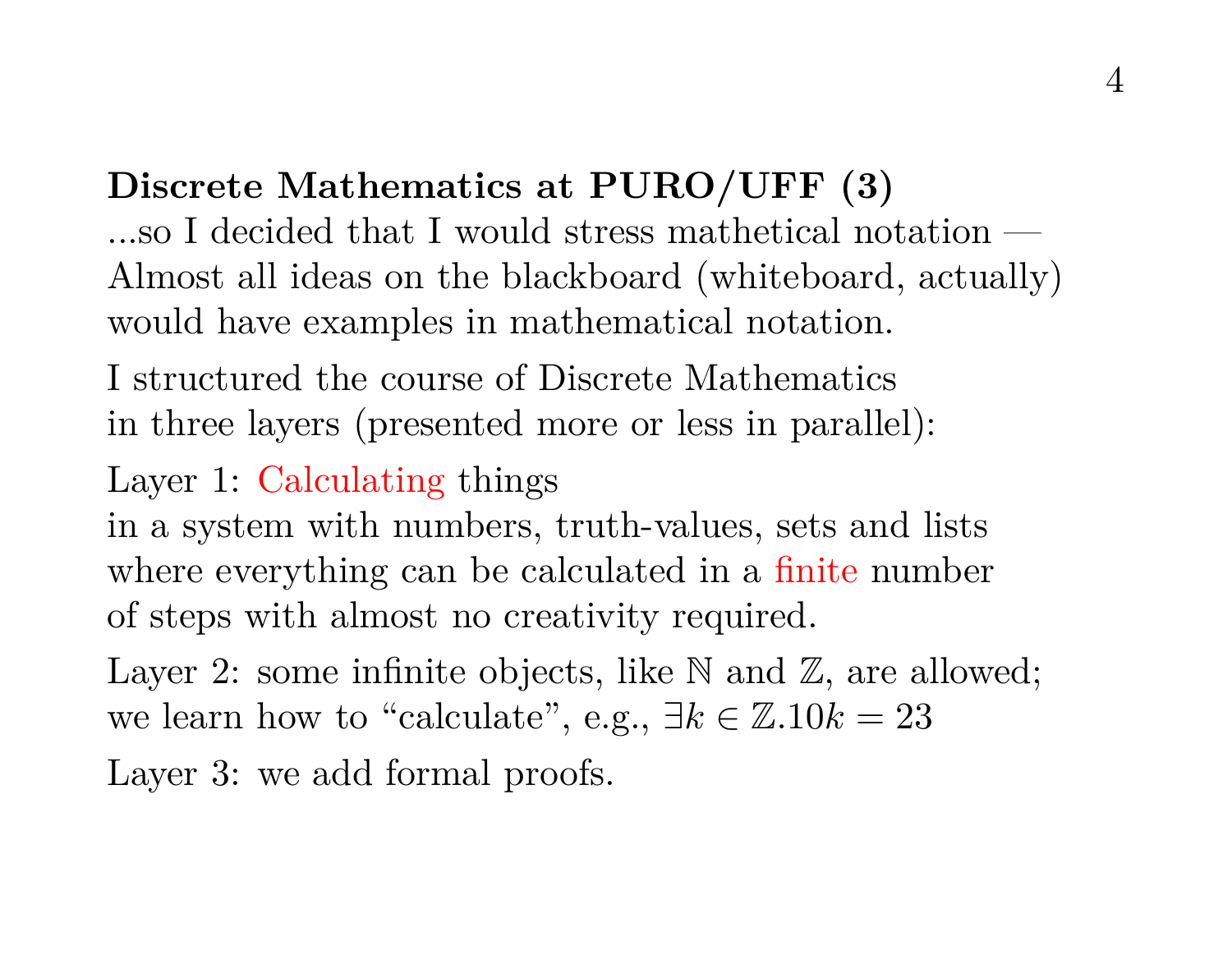## **Layer 1: Calculating things**

...in a system with numbers, truth-values, sets and lists where everything can be calculated in a finite number of steps with almost no creativity required. Example:

$$
(\forall a \in \{2, 3, 5\}.a^2 < 10) = (a^2 < 10)[a := 2] \land (a^2 < 10)[a := 3] \land (a^2 < 10)[a := 5] = (2^2 < 10) \land (3^2 < 10) \land (4^2 < 10) = (4 < 10) \land (9 < 10) \land (16 < 10) = \mathbf{T} \land \mathbf{T} \land \mathbf{F} = \mathbf{F}
$$

Note the substituion operator:

 $(a^{2} < 10)[a := 3] = (3^{2} < 10).$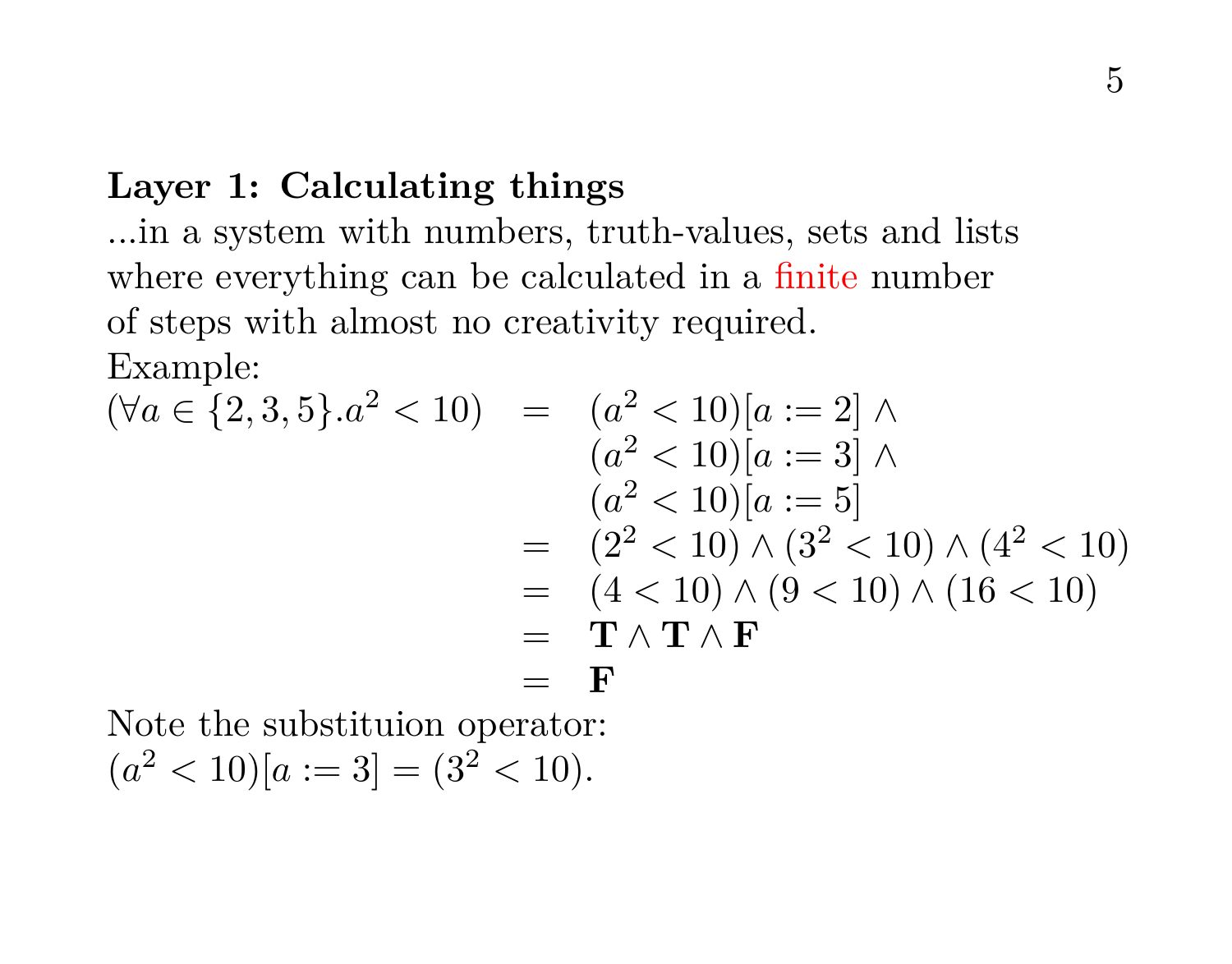#### **Layer 1: Set Comprehensions**

I wrote a lengthy explanation of set comprehensions, using "generators", "filters" and a "result expression". The students started by learning how to calculate things like these (note the ';' instead of a '|'; these  $\{ \ldots, \ldots \}$ 's are calculated from left to right!):

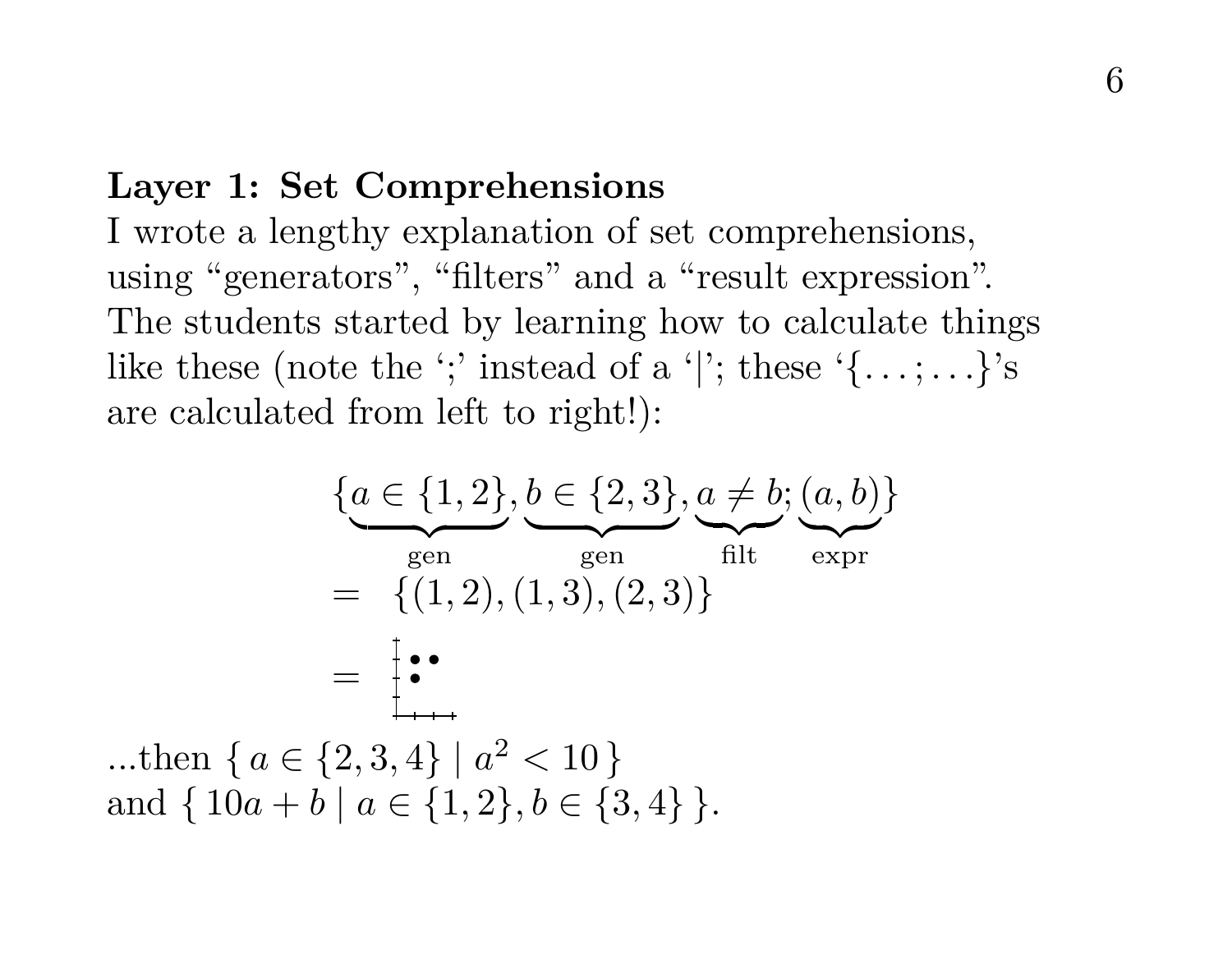# **Layer 1: Set Comprehensions (2)**

The "lengthy explanation of set comprehensions" using "generators", "filters" and a "result expression", has: 2 pages of explanations,

2 pages of exercises  $(5+19+16+9+16+7$  exercises), 1 page of answers, all using a graphical notation for example:

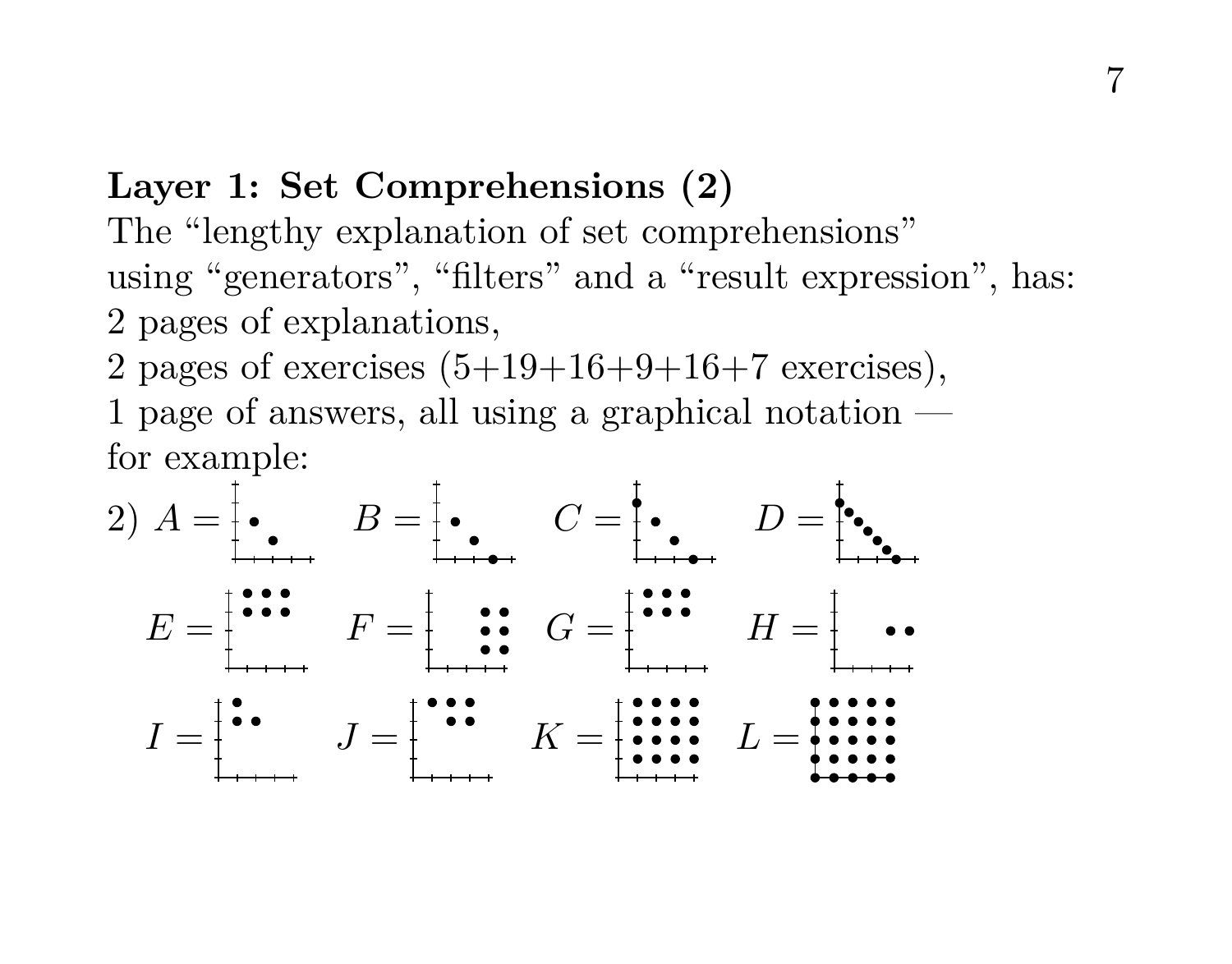### **Positional notations**

...then we adapt the graphical notation for subsets of  $\mathbb{Z}^2$ ... we define a convention for omitting the axes,

$$
K = \left\{ \begin{array}{c} (1,3), \\ (0,2), \\ (1,1), \\ (1,0) \end{array} \right\} = \begin{array}{c} \bullet \\ \bullet \\ \bullet \\ \bullet \end{array} = \begin{array}{c} \bullet \\ \bullet \\ \bullet \\ \bullet \end{array} = \begin{array}{c} \bullet \\ \bullet \\ \bullet \\ \bullet \end{array}
$$

we define a positional notation for functions,

$$
f = \left\{ \begin{array}{c} ((0,2),0), & ((1,3),1), \\ ((1,1),1), & ((2,2),2), \\ & ((1,0),1) \end{array} \right\} = \begin{array}{c} 1 \\ 1 \\ 1 \end{array}
$$

and for subsets, partial functions, and characteristic functons:

$$
\bullet\subset\bullet\bullet\bullet\qquad \begin{matrix}1\\1\end{matrix}\qquad \begin{matrix}0\\1\end{matrix}\qquad \begin{matrix}1\\1\end{matrix}
$$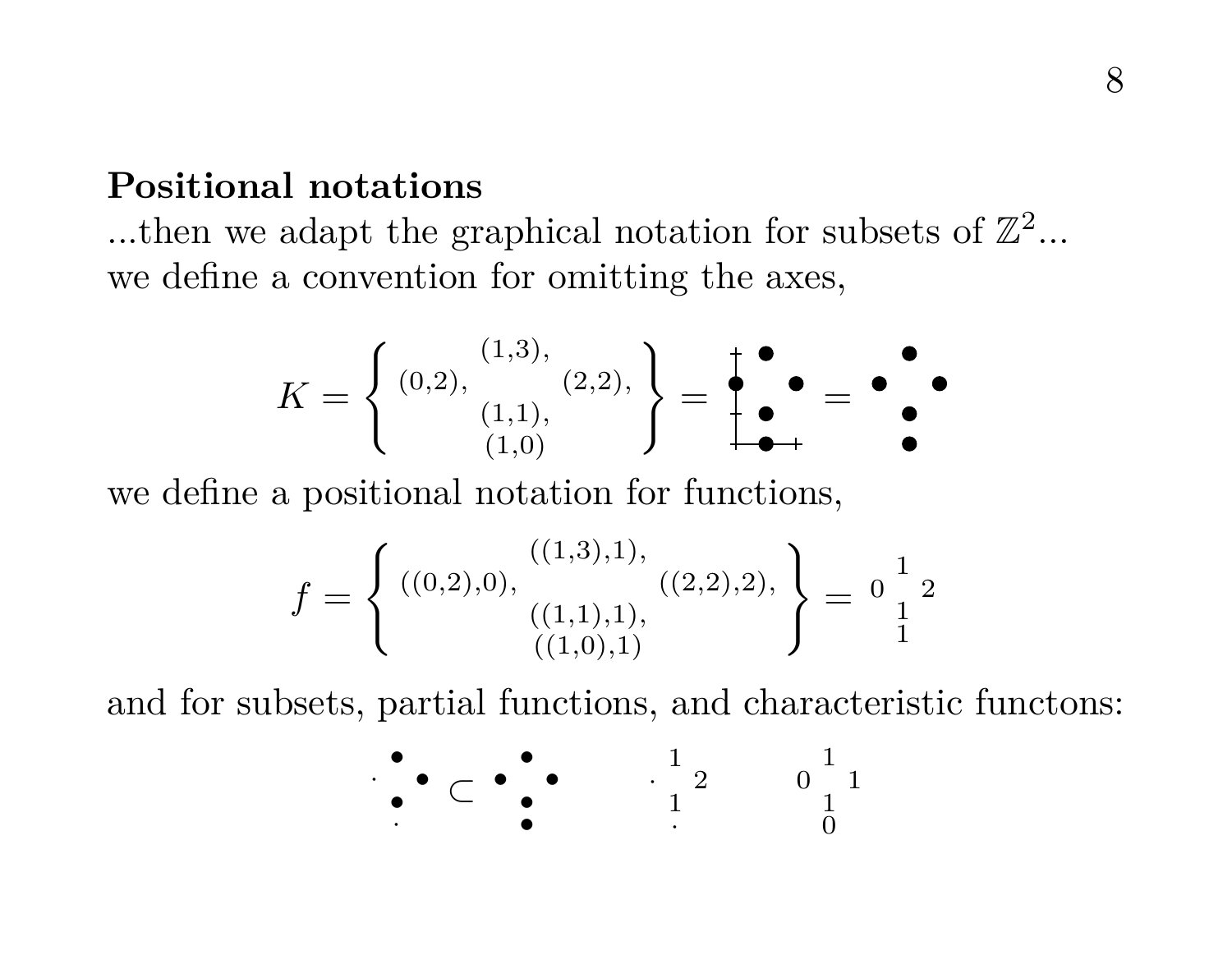#### **Propositions**

Let  $W = \{0, 1, 2, 3\} \times \{0, 1, 2\} = \begin{matrix} \bullet & \bullet & \bullet \\ \bullet & \bullet & \bullet \end{matrix}$ . (Our "set of worlds"). A proposition on A is a function  $P: A \to {\{F, T\}}$ . Let  $P, Q, R$  be these propositions on  $W$ :  $P = \{ ((x, y), z) \mid (x, y) \in W, z = (x \leq 1 \land y \geq 1) \}$  $Q = \{ ((x, y), z) \mid (x, y) \in W, z = (1 \le x \le 2 \land y \ge 1) \}$  $R = \{ ((x, y), z) \mid (x, y) \in W, z = (0 \le x \le 2 \land y \le 1) \}$ or:

$$
P = P(x, y) = (x \le 1 \land y \ge 1) = \begin{array}{c} \text{THEP} \ \text{THEP} \\ \text{F} \ \text{F} \ \text{F} \\ \text{F} \ \text{F} \ \text{F} \\ \text{F} \ \text{F} \ \text{F} \\ \text{F} \ \text{F} \ \text{F} \\ \text{F} \ \text{F} \ \text{F} \\ \text{F} \ \text{F} \ \text{F} \\ \text{F} \ \text{F} \ \text{F} \\ \text{F} \ \text{F} \ \text{F} \\ \text{F} \ \text{F} \ \text{F} \\ \text{F} \ \text{F} \ \text{F} \\ \text{F} \ \text{F} \ \text{F} \\ \text{F} \ \text{F} \ \text{F} \\ \text{F} \ \text{F} \ \text{F} \\ \text{F} \ \text{F} \ \text{F} \\ \text{F} \ \text{F} \ \text{F} \\ \text{F} \ \text{F} \ \text{F} \\ \text{F} \ \text{F} \ \text{F} \\ \text{F} \ \text{F} \ \text{F} \\ \text{F} \ \text{F} \ \text{F} \\ \text{F} \ \text{F} \ \text{F} \\ \text{F} \ \text{F} \ \text{F} \\ \text{F} \ \text{F} \ \text{F} \\ \text{F} \ \text{F} \ \text{F} \\ \text{F} \ \text{F} \ \text{F} \\ \text{F} \ \text{F} \ \text{F} \\ \text{F} \ \text{F} \ \text{F} \\ \text{F} \ \text{F} \ \text{F} \\ \text{F} \ \text{F} \ \text{F} \\ \text{F} \ \text{F} \ \text{F} \\ \text{F} \ \text{F} \ \text{F} \\ \text{F} \ \text{F} \ \text{F} \\ \text{F} \ \text{F} \ \text{F} \\ \text{F} \ \text{F} \ \text{F} \\ \text{F} \ \text{F} \ \text{F} \\ \text{F} \ \text{F} \ \text{F} \\ \text{F} \ \text{F} \ \text{F} \\ \text{F} \ \text{F} \ \text{F} \\ \text{F} \ \text{F} \ \text{F} \\ \text{F} \ \text{F} \ \text{F} \\ \text{F} \ \text{F} \ \
$$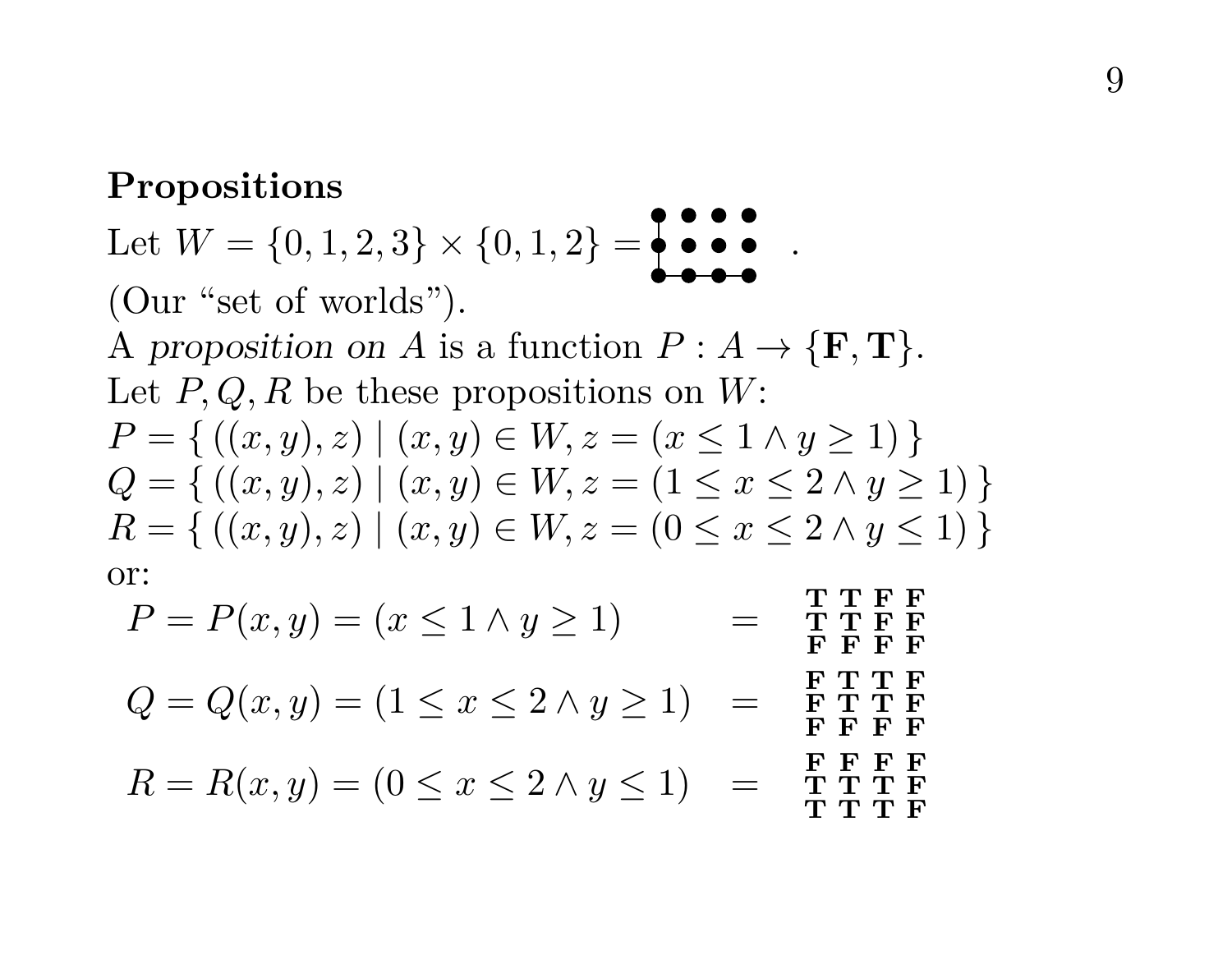# **Propositions (2)**

In a (long) series of exercises the students learned to visualize these and lots of other propositions on  $W$  — actually this set of propositions,

 $\mathcal{S} = \{\top, \perp, P, Q, R, P \wedge Q, P \vee Q, P \rightarrow Q\}$ and I asked them to draw the Hasse diagram of the partial order on  $S$ . They got this:

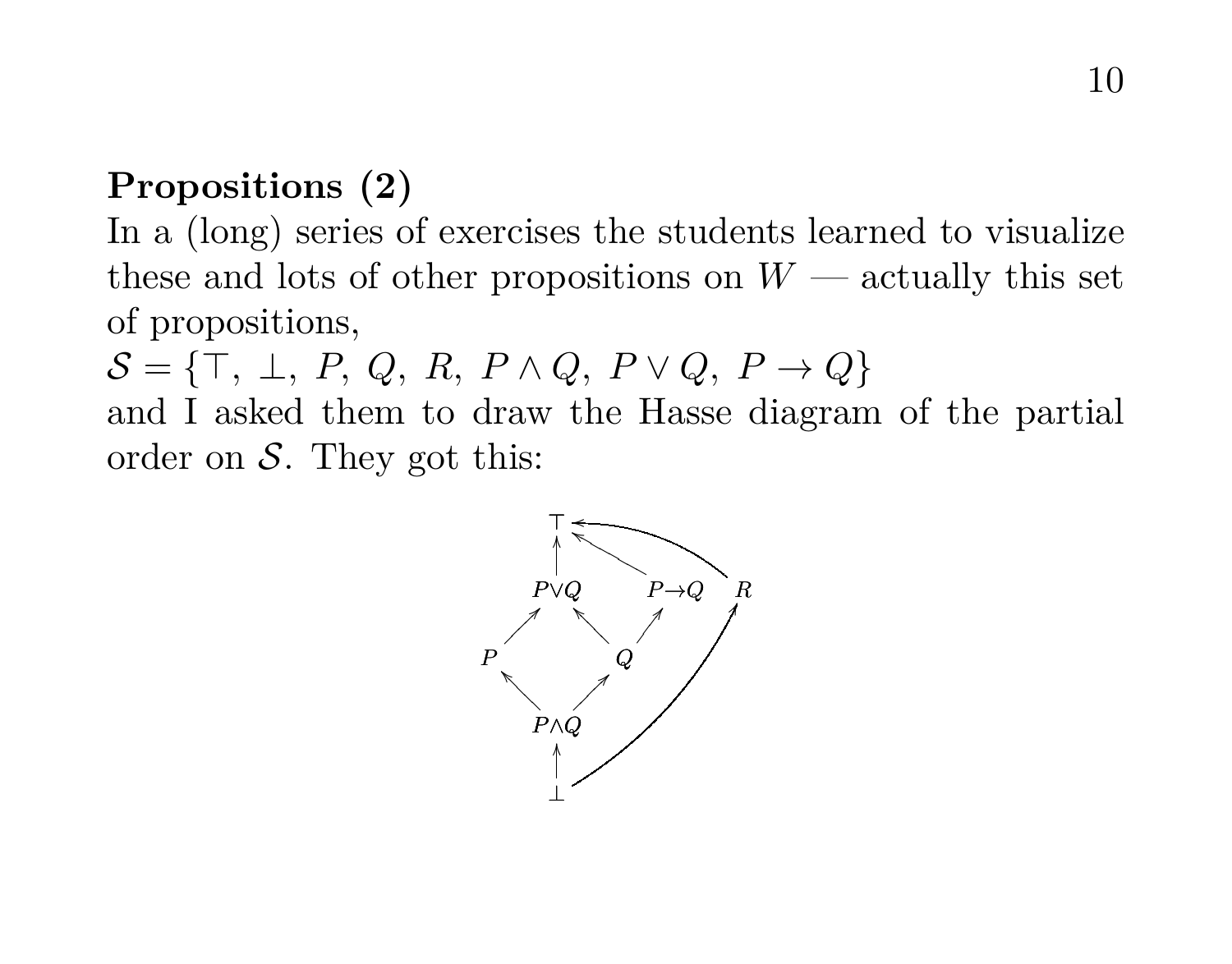## **Propositions (3)** Using '0's and '1's instead of 'F's and 'T's, what they got was:

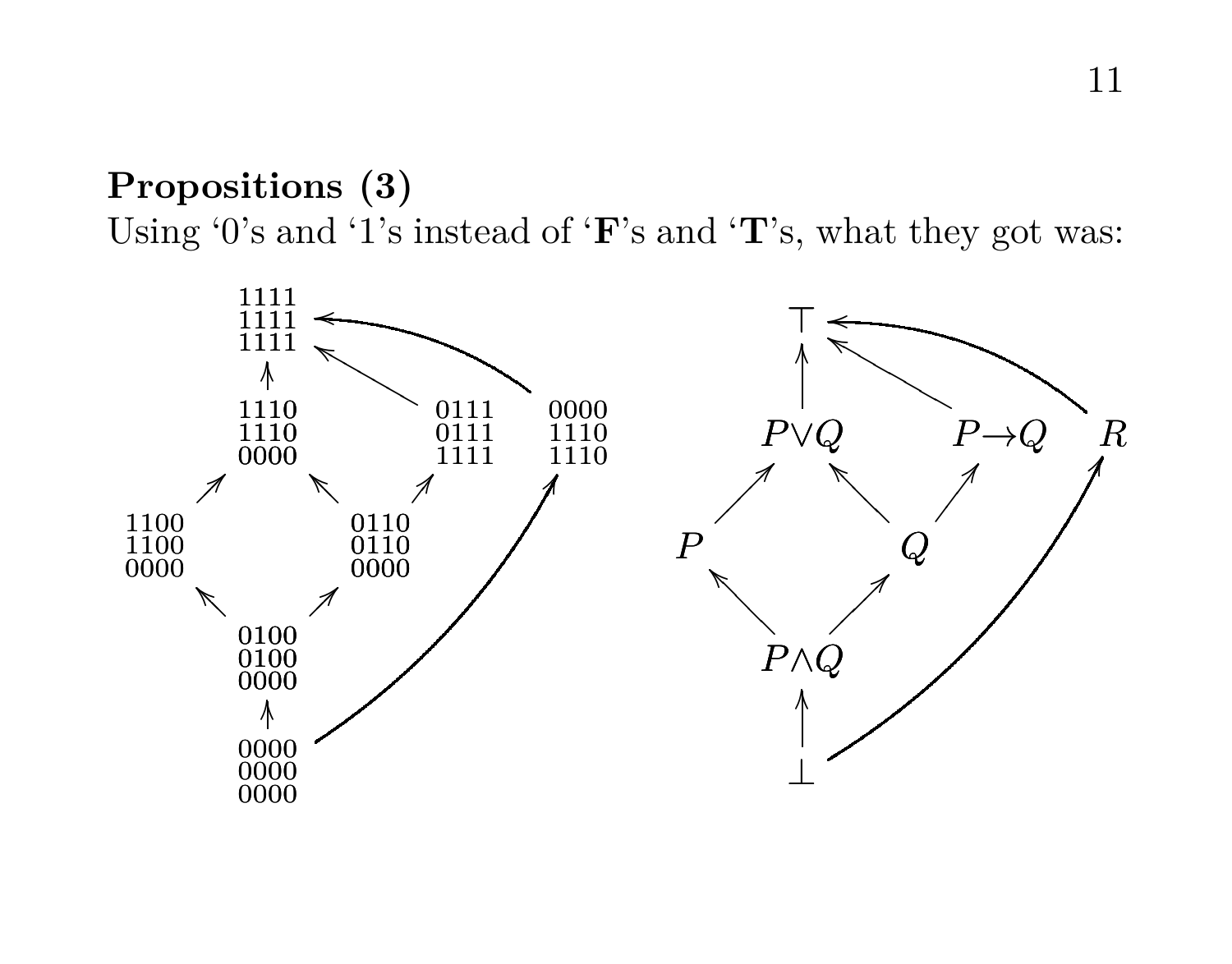**Comprehensions** → **contexts** → **sequents** The part at the left of the ';' in a ' $\{\ldots;\ldots\}'$ ' is called the "context". For example:



The set of possible values for this context is:

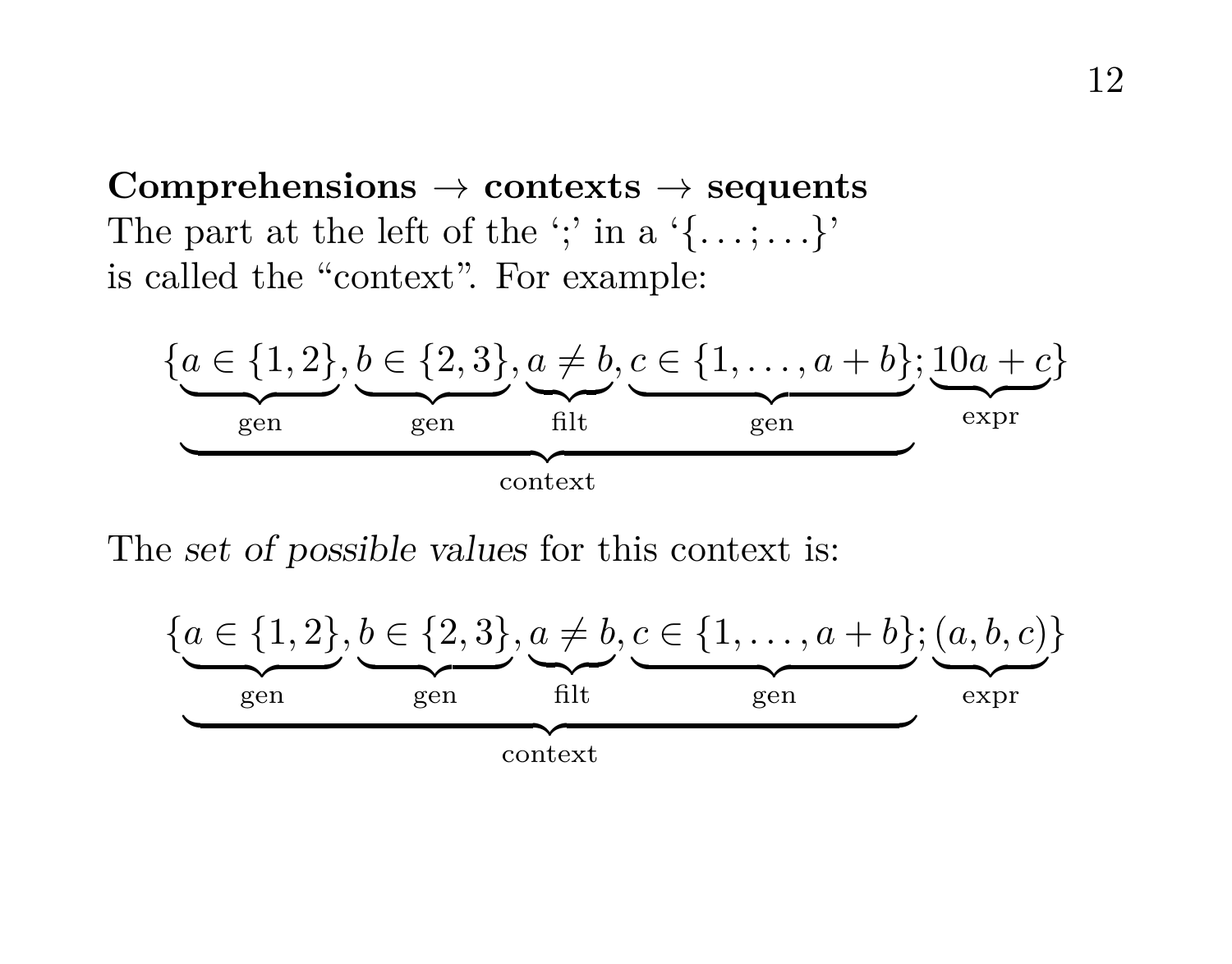## **Comprehensions** → **contexts** → **sequents** This is surprisingly similar to contexts in sequents!



The sequent above can be seen as a (false!) proposition. We used this in the course to debug proofs.

Our formal proofs were written as series of numbered lines, each line starting by either "Suppose" of "Then". Each "Then" line had an associated sequent its context was made of all the open "Suppose"s. For each "Then" line in a valid proof its associated sequent had to be a true proposition.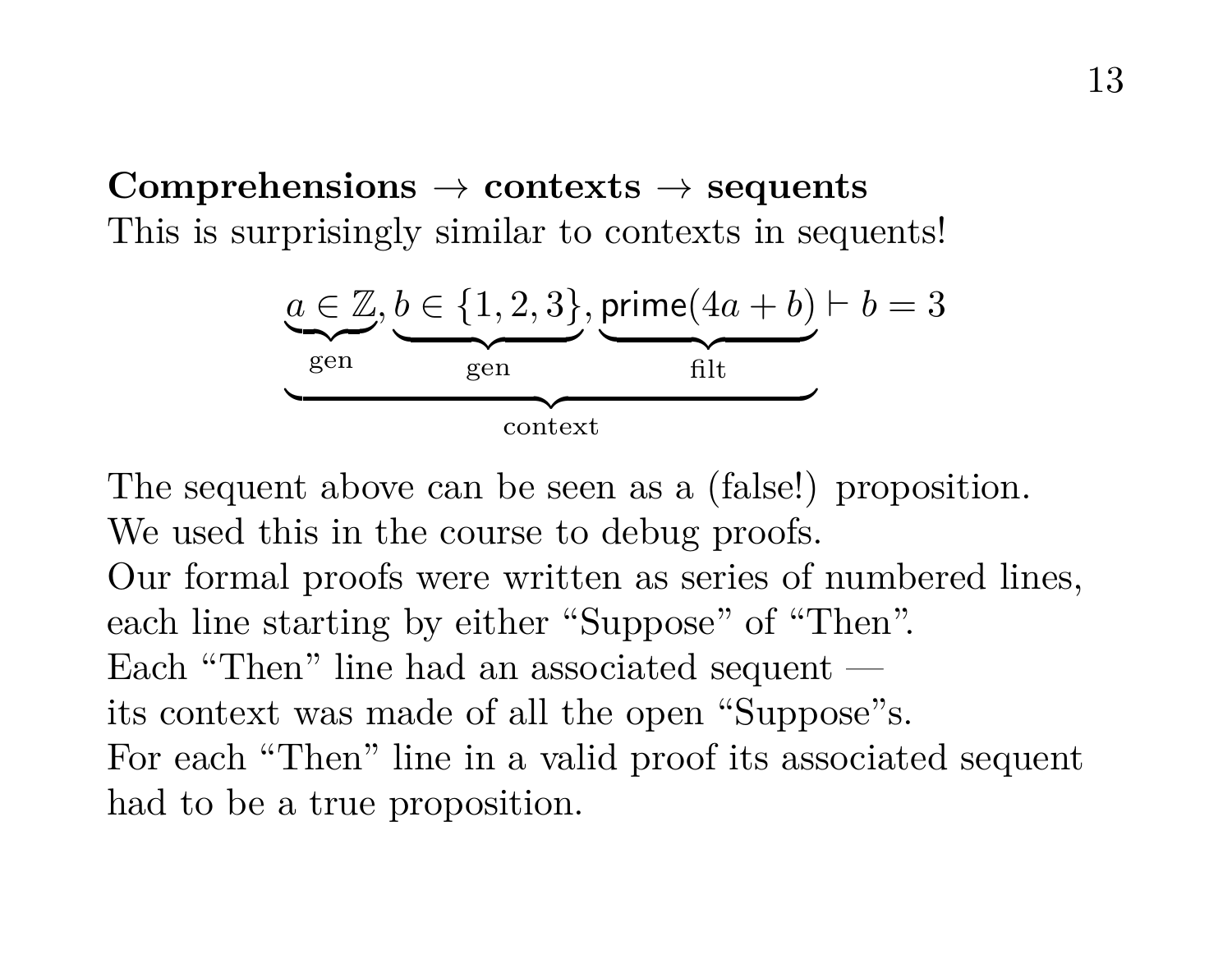# **Part 2: a course about** λ**-Calculus, Logic and Categories, with almost no prerequisites**

See: <http://angg.twu.net/math-b.html#lclt>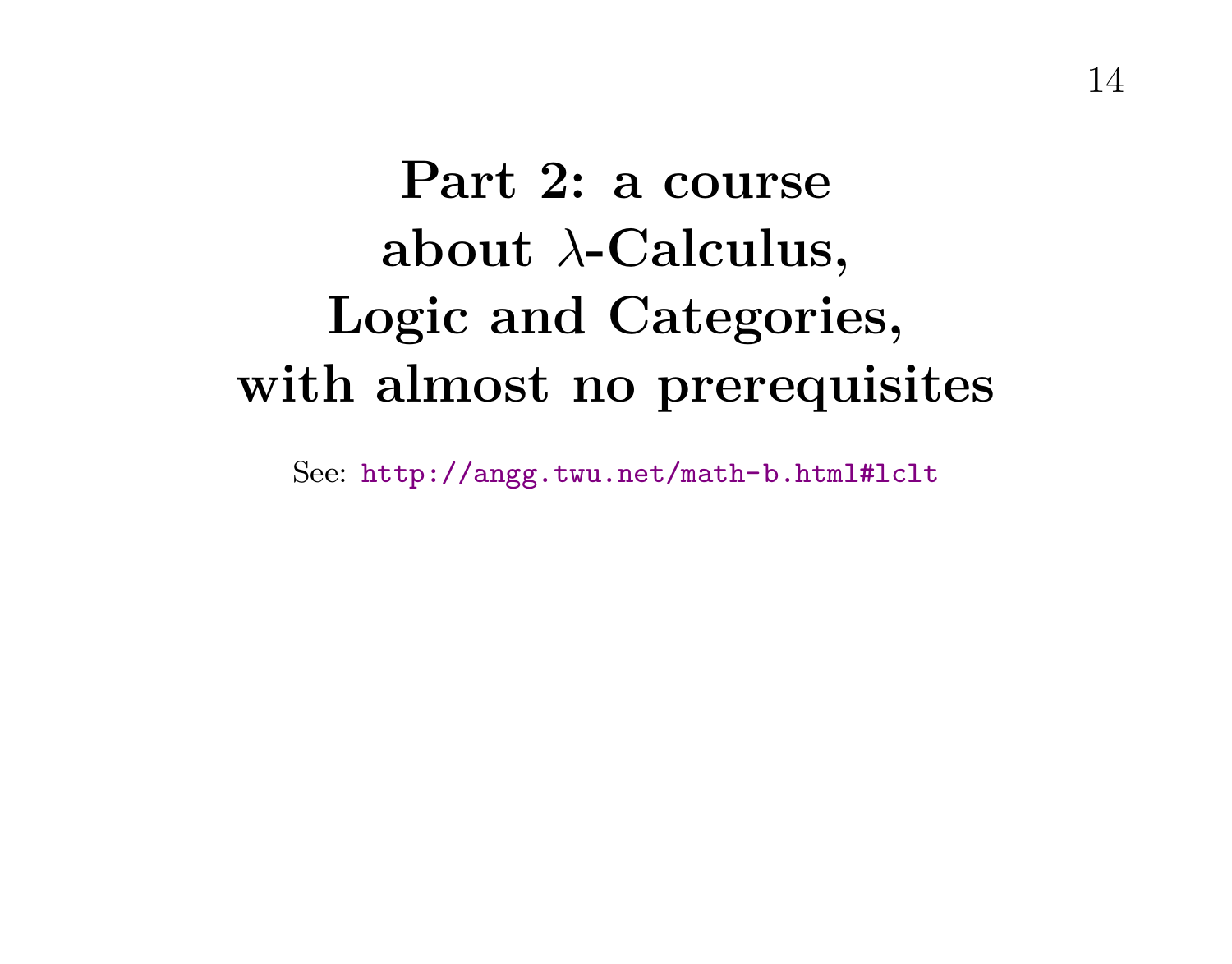## λ**-Calculus, Logics and Translations**

In the semesters 2016.1, 2016.2, 2017.1, 2017.2, and 2018.1 I gave a hands-on seminar course (an "optativa" in Portuguese) called " $\lambda$ -Calculus, Logics and Translations" — "LCLT" from here on.

It was all based on exercises.

I organized it to be as beginner-friendly as possible, and I expected it to have some Psychology students at least in the first classes, but they never came (even though they said they would)...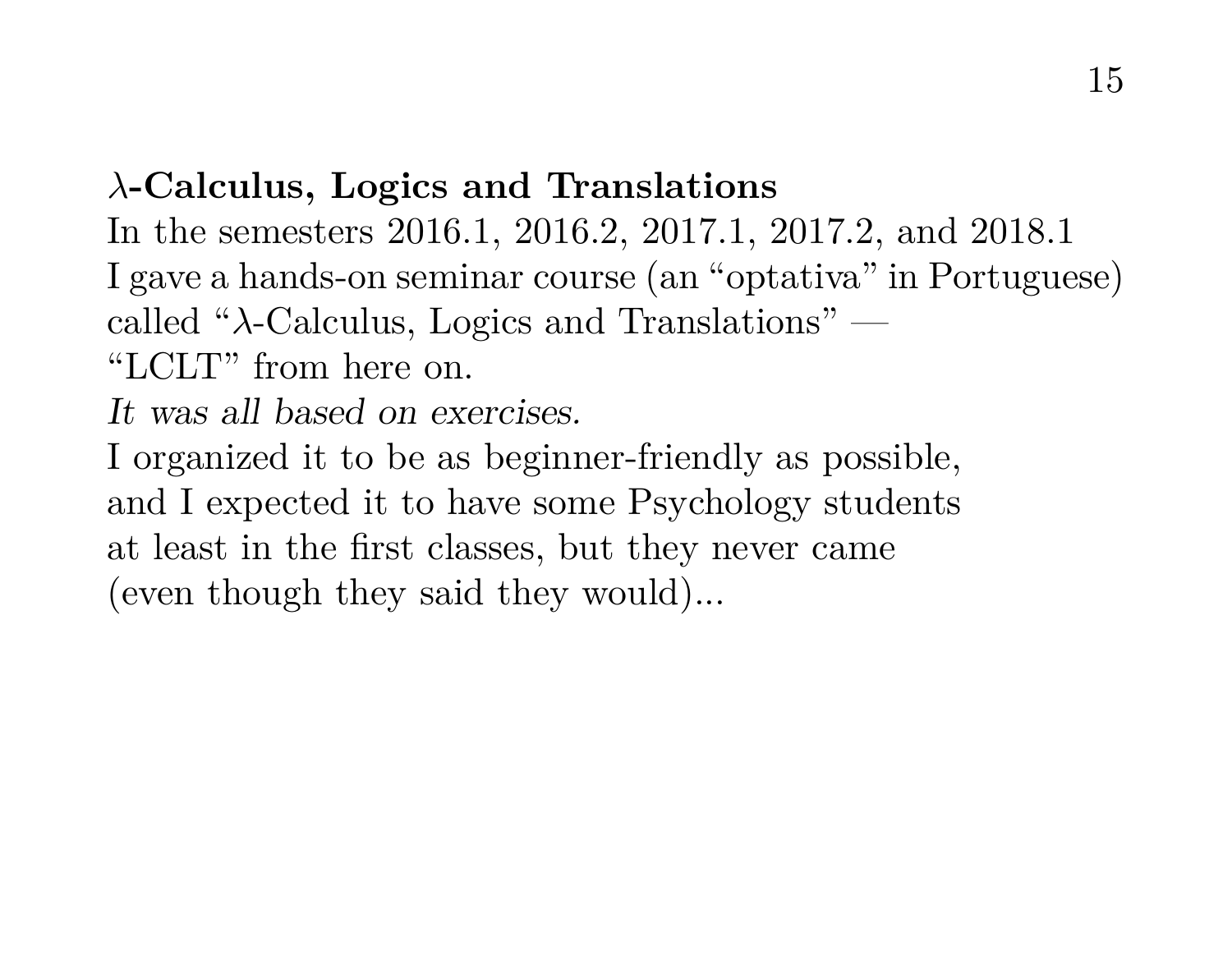#### **Evaluating expressions**

It started as this. Suppose that we forget all the algebra we know; we only know how to calculate expressions step-bystep by adding, subtracting, or multiplying two numbers. Then there are several paths from any initial expression to its final result, and we can draw that as a directed graph where each arrow  $\alpha \to \beta$  means a "one-step reduction"... Example:

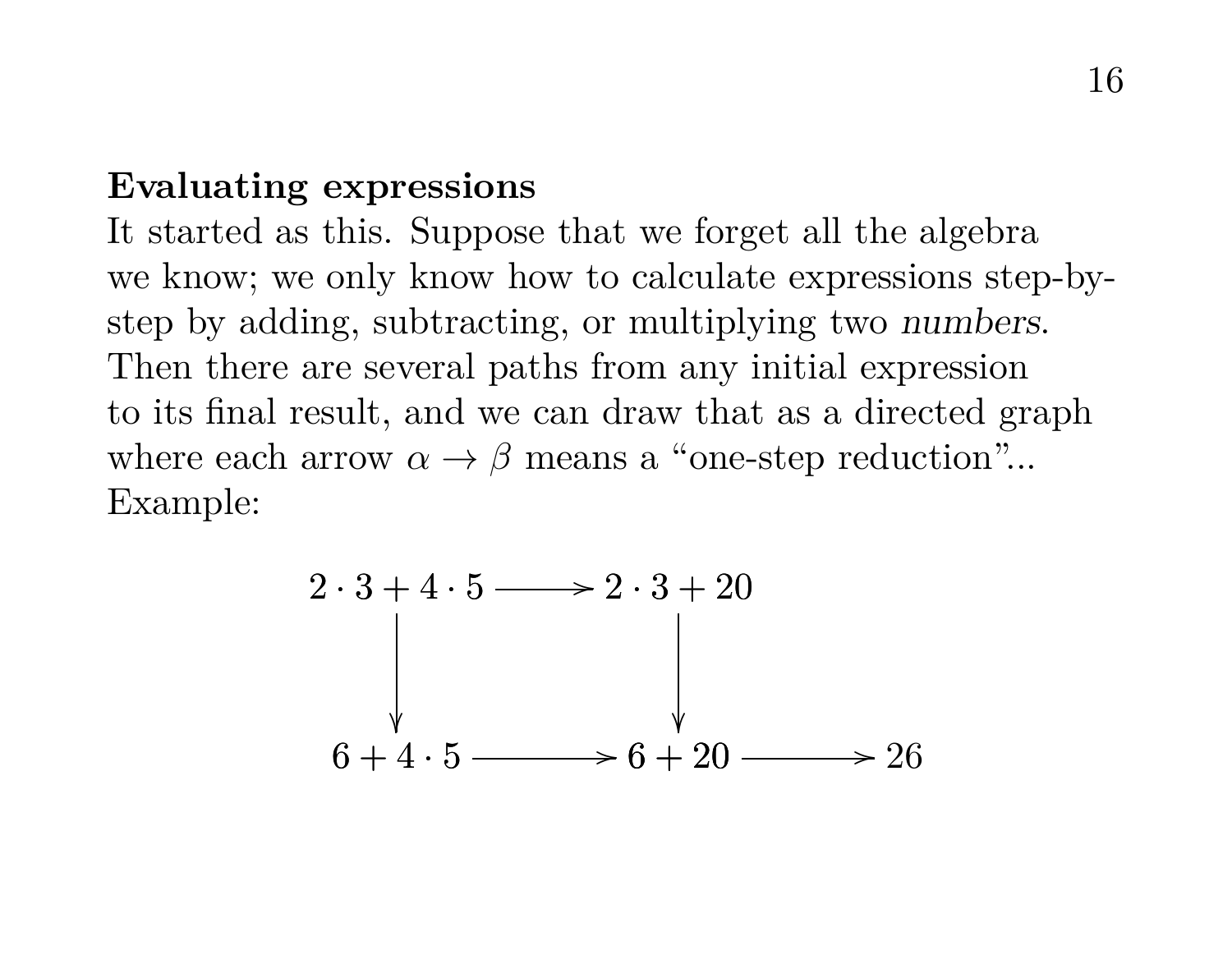**Evaluating expressions (2)** Then I added rules for evaluating a named function  $g(a) = a \cdot a + 4$ , an unnamed function  $\lambda a \cdot a + 4$ , and I defined  $h = \lambda a \cdot a \cdot a + 4...$ 

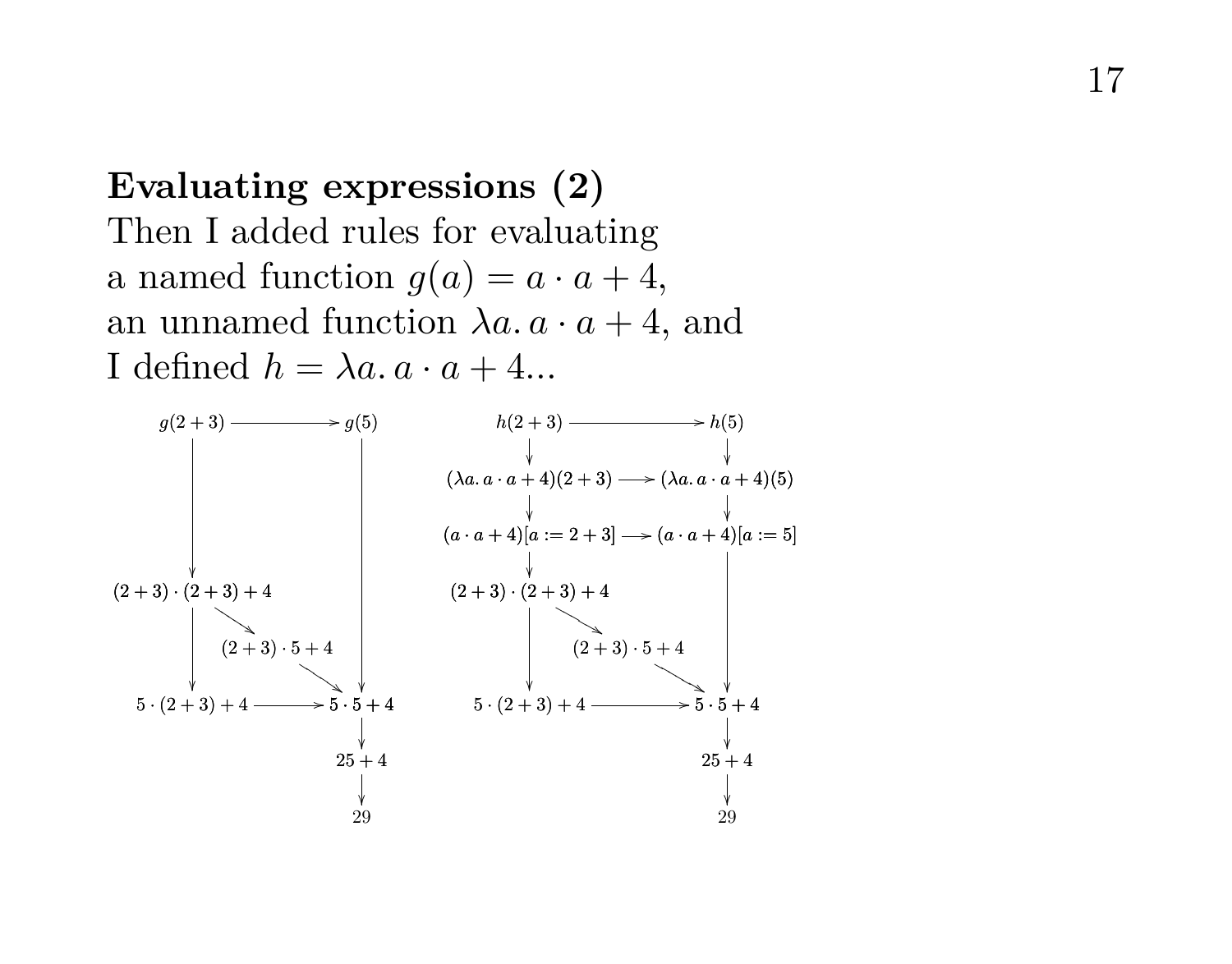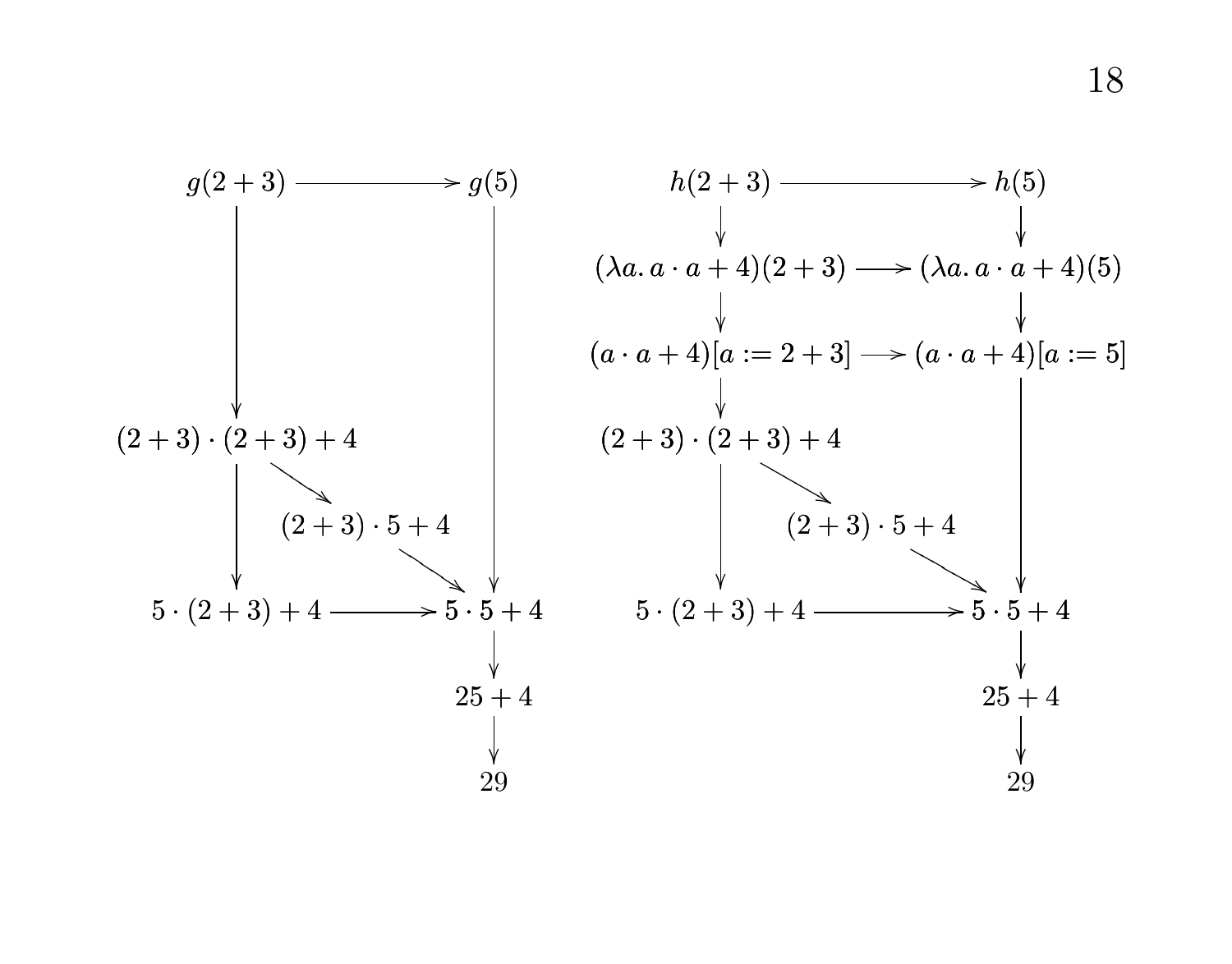### **Directed graphs**

Only then I introduced the concept of directed graph, and how DGs are represented formally in Mathematics as pairs of the form (points, arrows)...

And I introduced two ways to convert subsets of  $\mathbb{Z}^2$  to graphs: adding black (or white) pawns moves...

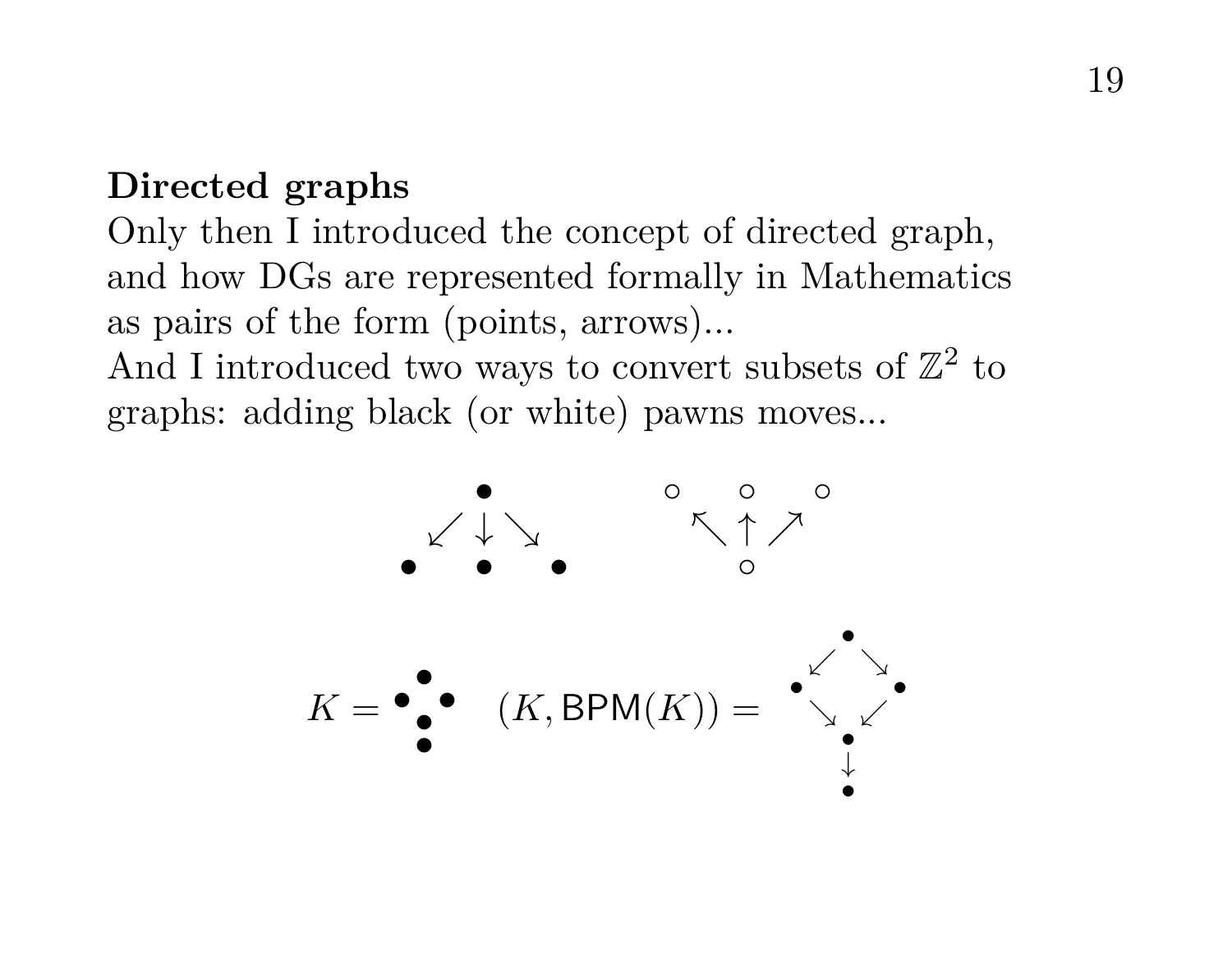#### **Wet paint**

A ZSet is a finite subset of  $\mathbb{Z}^2$ . (Modulo a detail)

A ZDAG is a ZSet plus its black (or white) pawns moves.

Let A be a ZSet. Let B be a subset of A.

We will represent B as the characteristic function of  $B \subseteq A$ ; for example,  $B = \frac{0}{1}^{1}$ .

Imagine that the '1's are painted with wet black paint, that can flow down through the arrows (black pawns moves). If there is an arrow  $1 \rightarrow 0$  then black paint will flow from the 1 to the 0 and will paint the 0 black.

This is unstable:  $\int_0^1$ <sup>1</sup> — it changes when the paint flows. This is stable:  $\frac{0}{1}^0$ <sup>1</sup> — it doesn't change.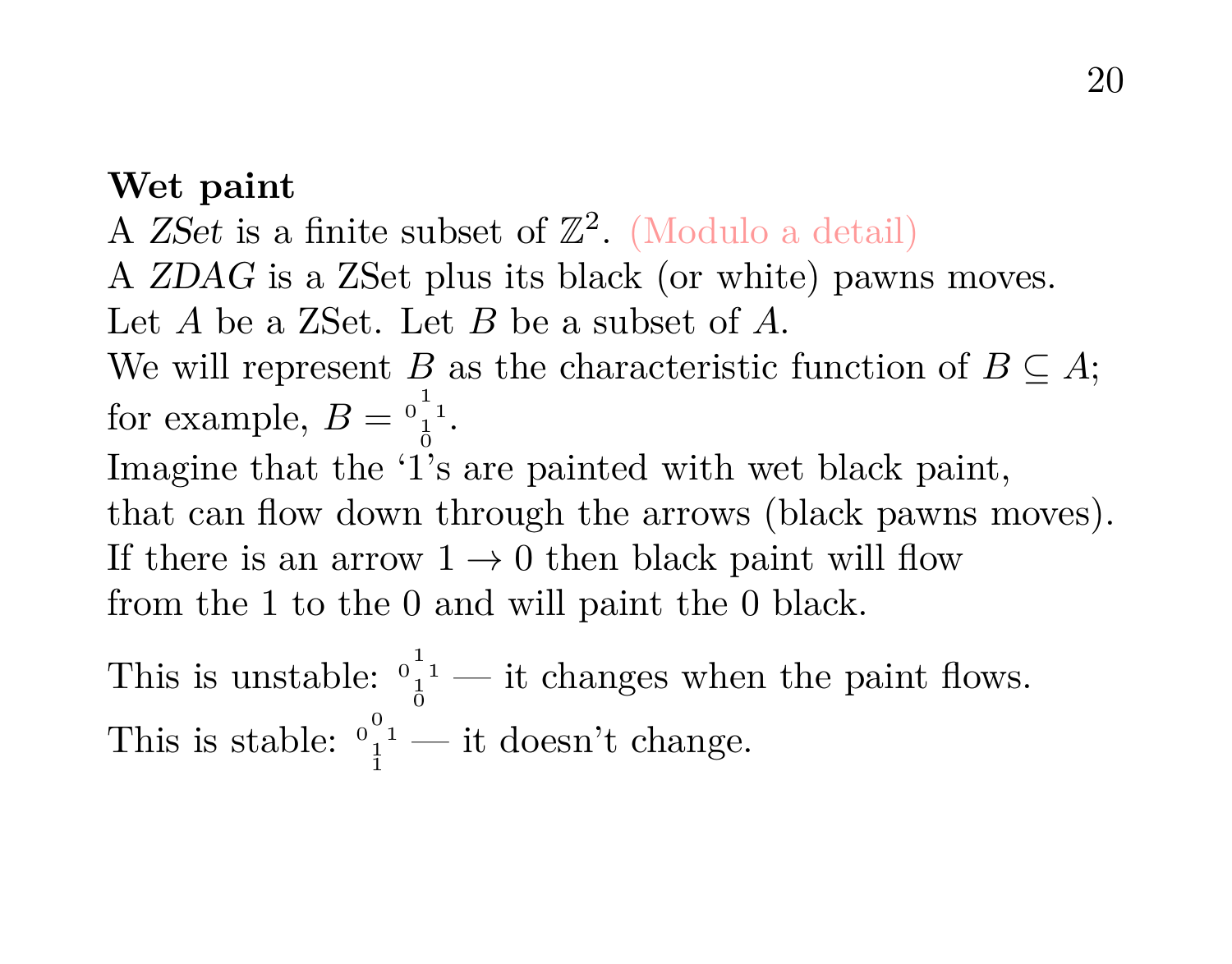#### **Stable subsets**

I gave the students a ZSet (a finite subset of  $\mathbb{Z}^2$ ), for example,  $H = \bullet \bullet$ , and I asked them to find all stable subsets of it. Notation:  $\mathcal{P}(H)$  is the set of all subsets of H,  $\mathcal{O}(H)$  is the set of all stable subsets of H. We have  $\mathcal{O}(H) =$ { 0 0 0 0 0, 0 0 0 0 1, 0 0 0 1 0, 0 0 0 1 1, 0 0 1 0 1, 0 0 1 1 1, 0 1 0 1 0, 0 1 0 1 1, 0 1 1 1 1, 1 1 1 1 1, }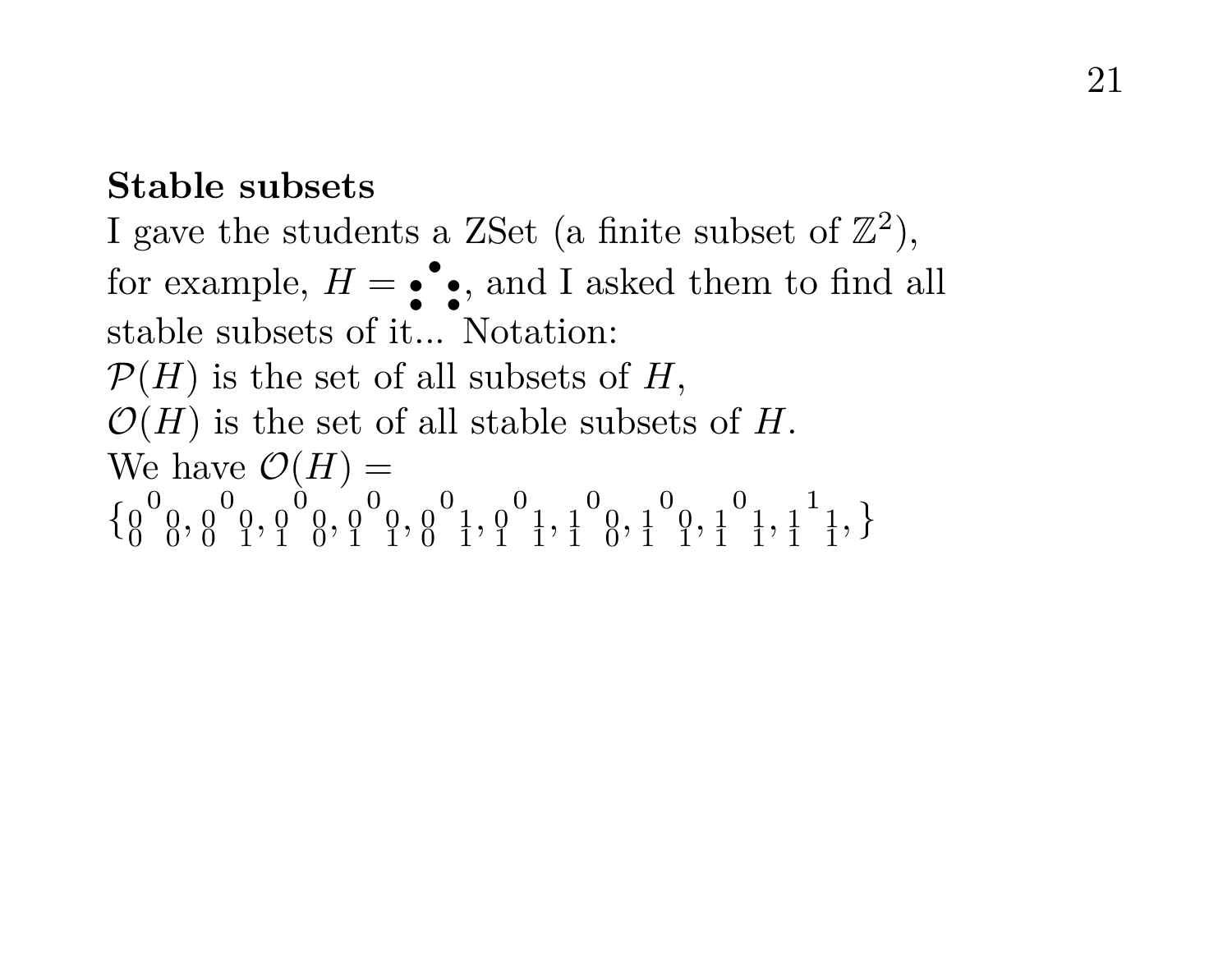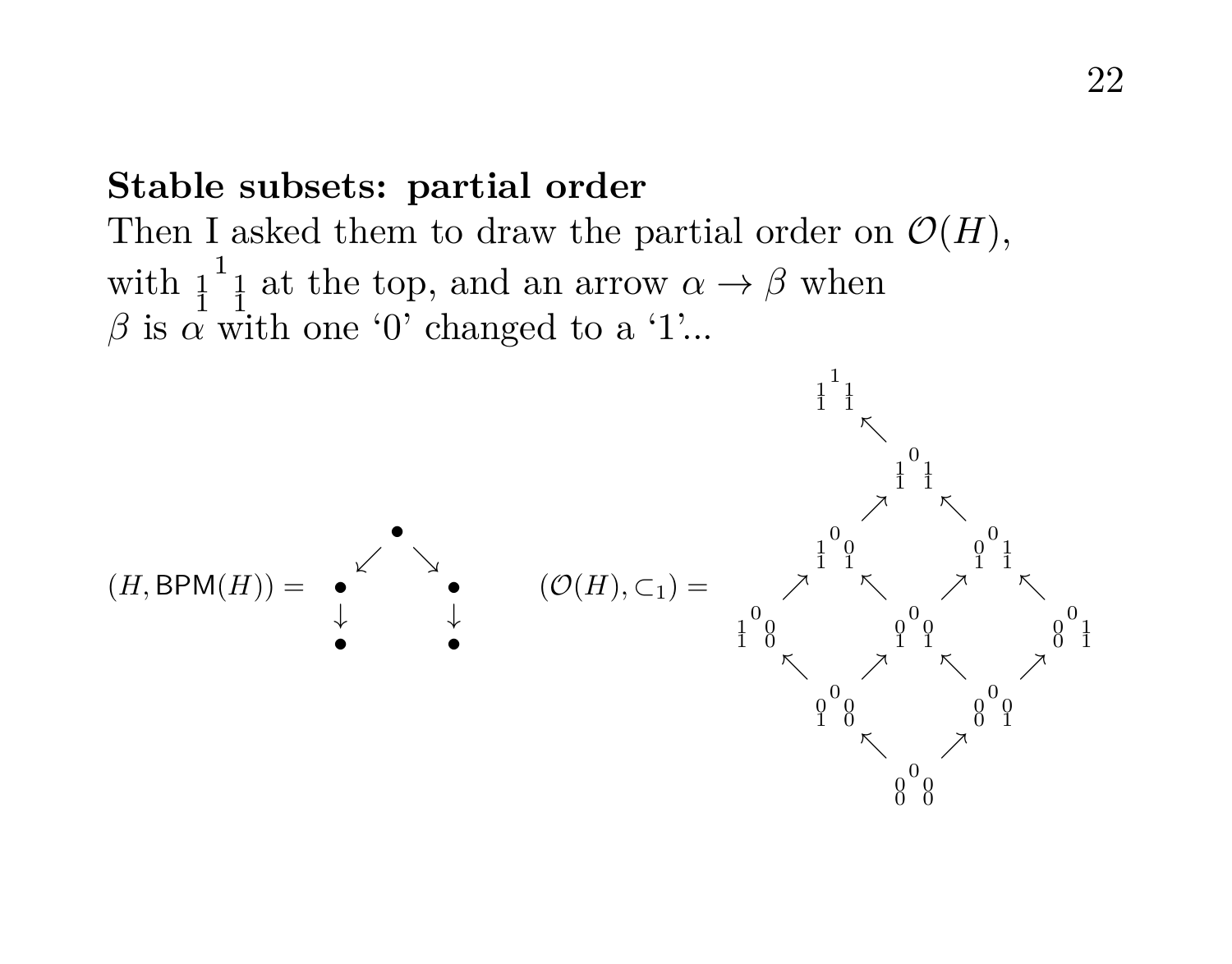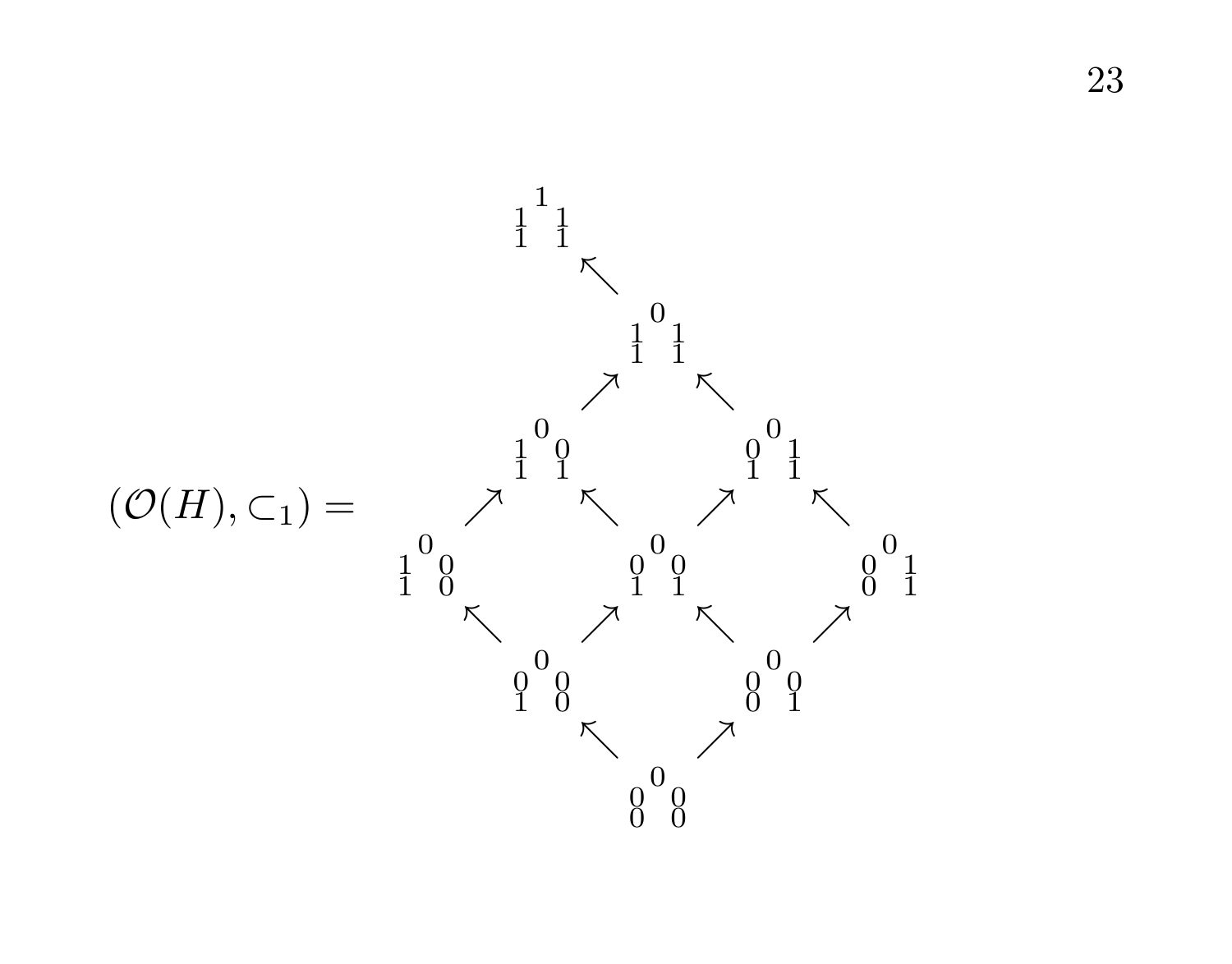#### **Order topologies**

In standard terms,  $\mathcal{O}(W)$  is the order topology on W. More gerally, let  $(P, A)$  be a directed graph;  $A \subseteq P \times P$ . Each arrow  $p \to q$  in A, i.e.,  $(p, q) \in A$ , can be seen as a condition on open sets: if an open set contains  $p$  then it has to contain q.

$$
(P, A) = (\{1, 2, 3\}, \{ (1, 3), \})
$$
  
\n
$$
\Rightarrow \mathcal{O}_A(P) = \{ U \subseteq P \mid ( (1 \in U \rightarrow 3 \in U \land ) \}
$$

Notation: If  $W$  is a ZSet,  $\mathcal{O}(W) = \mathcal{O}_{\mathsf{BPM}(W)}(W)$ The "set of stable subsets of  $W$ " is a topology.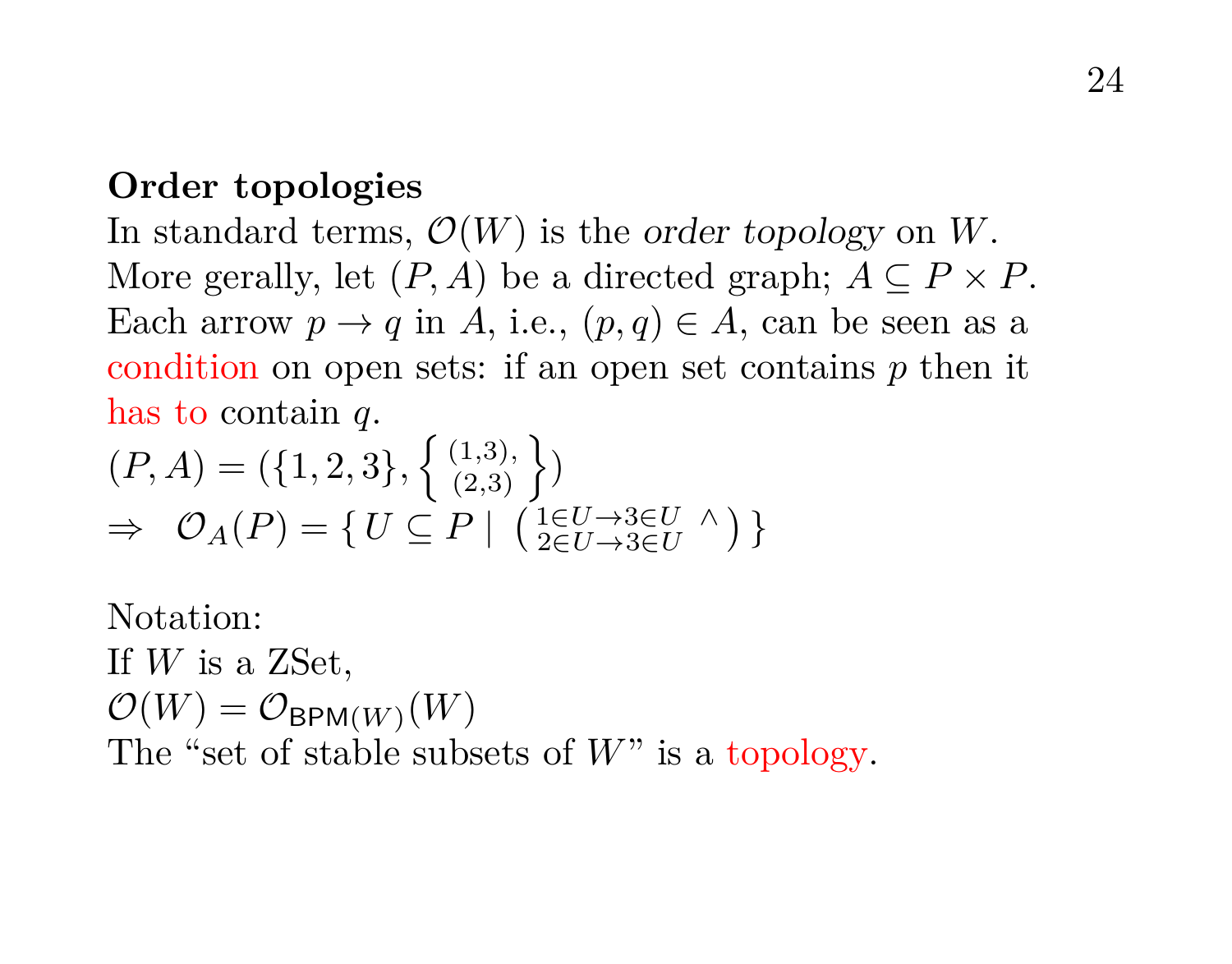## **Topologies are Heyting Algebras**

Topologies are Heyting Algebras ⇒ We can interpret Intuituionistic Propositional Logic ("IPL") on topologies:  $\top, \bot, \wedge, \vee, \rightarrow, \neg, \leftrightarrow$ . Remember — from the big exercise for MD students that when our set of worlds W is

W = =

then we can represent propositions by the set of worlds in which they're true, and we use characteristic functions to draw them...

$$
P = \begin{matrix} 1100 \\ 1100 \\ 0000 \end{matrix} \quad Q = \begin{matrix} 0110 \\ 0110 \\ 0000 \end{matrix} \quad P \wedge Q = \begin{matrix} 0100 \\ 0100 \\ 0000 \end{matrix}
$$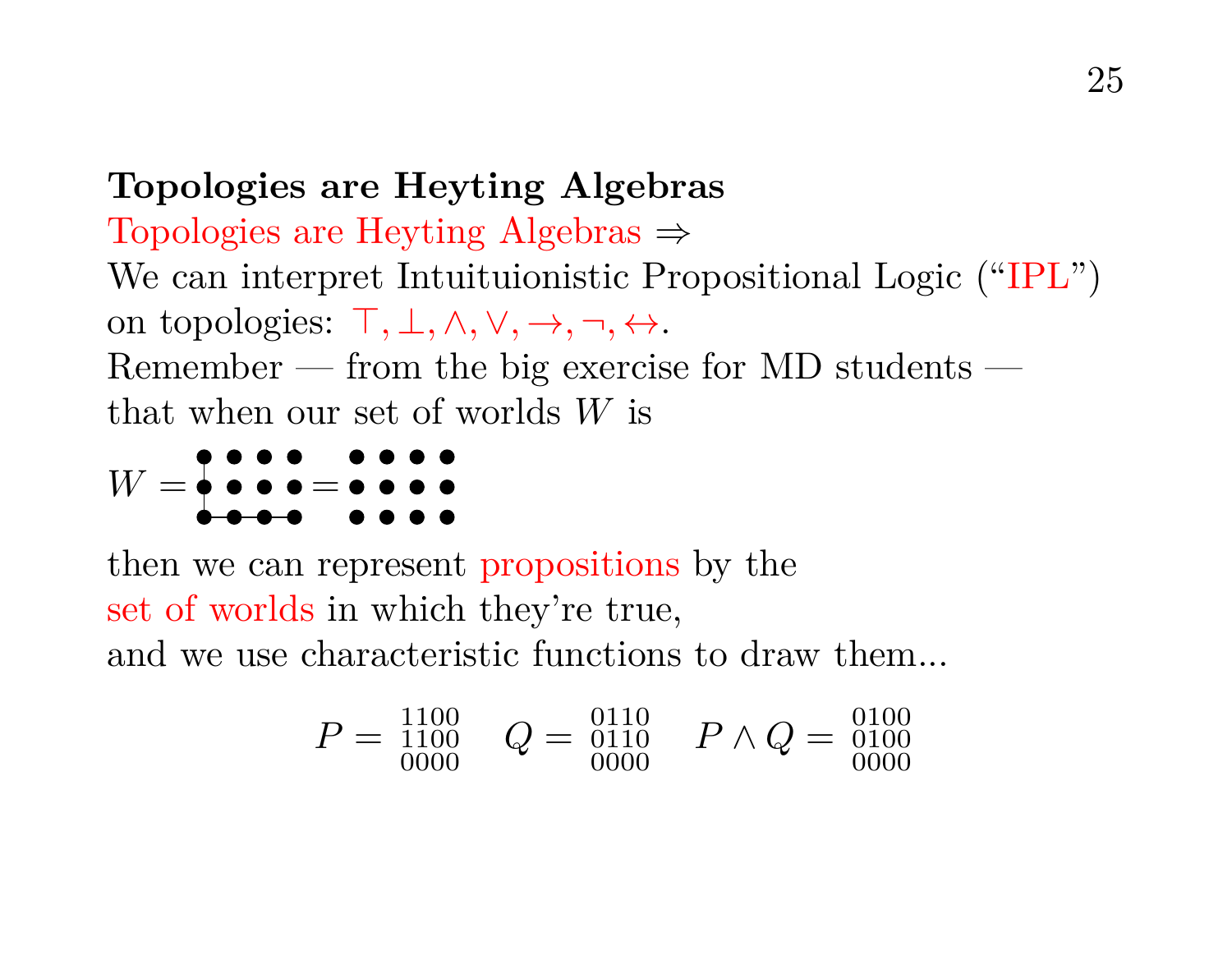## **Propositional Logic on a topology**

How do we interpret Intuitionistic Propositional Logic on a topology? Conjunction an disjunction are easy... If  $P = \begin{smallmatrix} 0 & 0 \\ 1 & 1 \end{smallmatrix}$  and  $Q = \begin{smallmatrix} 0 & 1 \\ 0 & 1 \end{smallmatrix}$  then  $P \wedge Q = \begin{smallmatrix} 0 & 0 \\ 0 & 1 \end{smallmatrix}$  and  $P \vee Q = \begin{matrix} 0 & 1 \\ 1 & 1 \end{matrix}$ ... But  $P \rightarrow Q$  is problematic...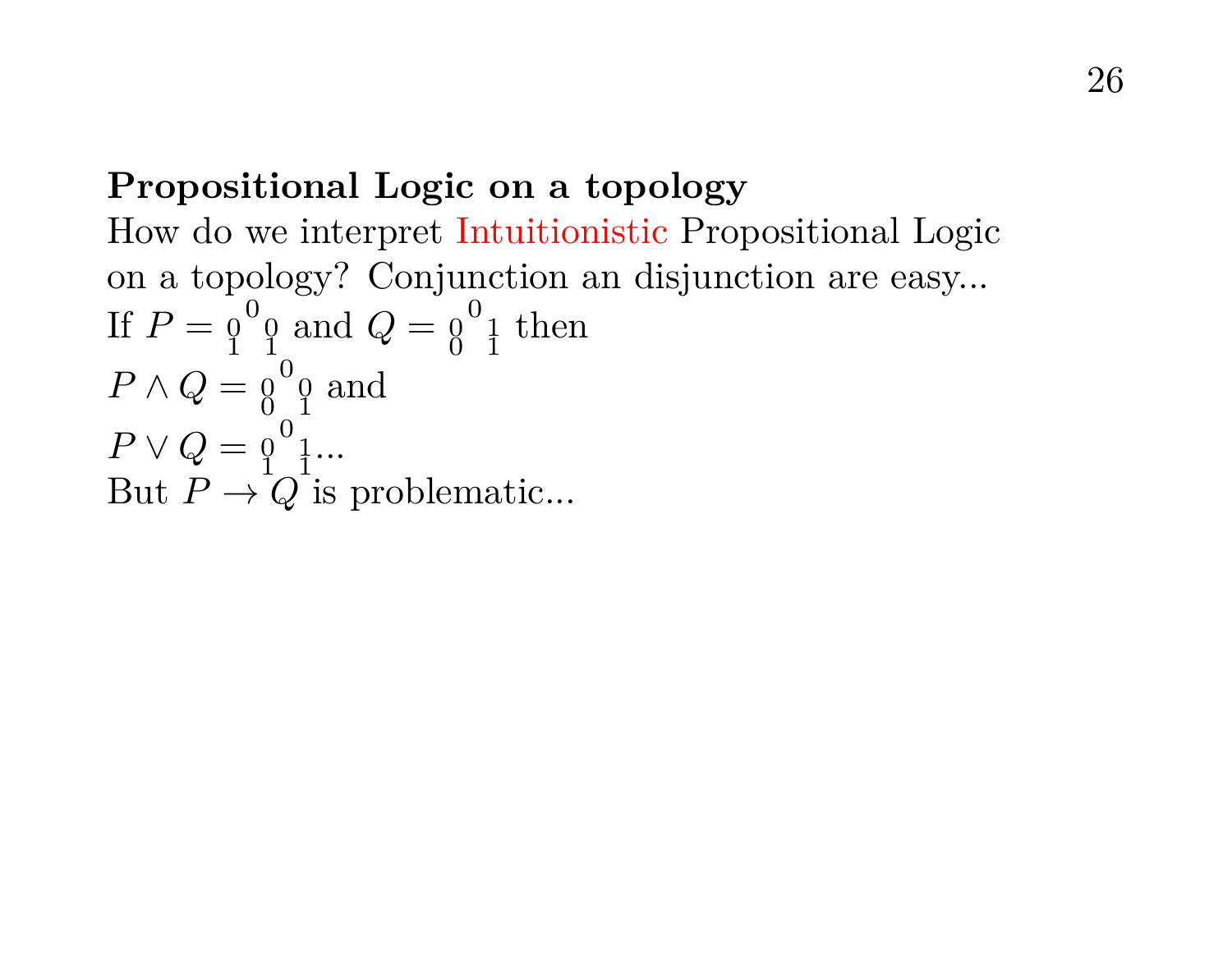

 $\frac{0}{0}$  I<br>The fix is totally artificial. We distinguish modal operations (easy) from intuitionistic operations (hard — use interior).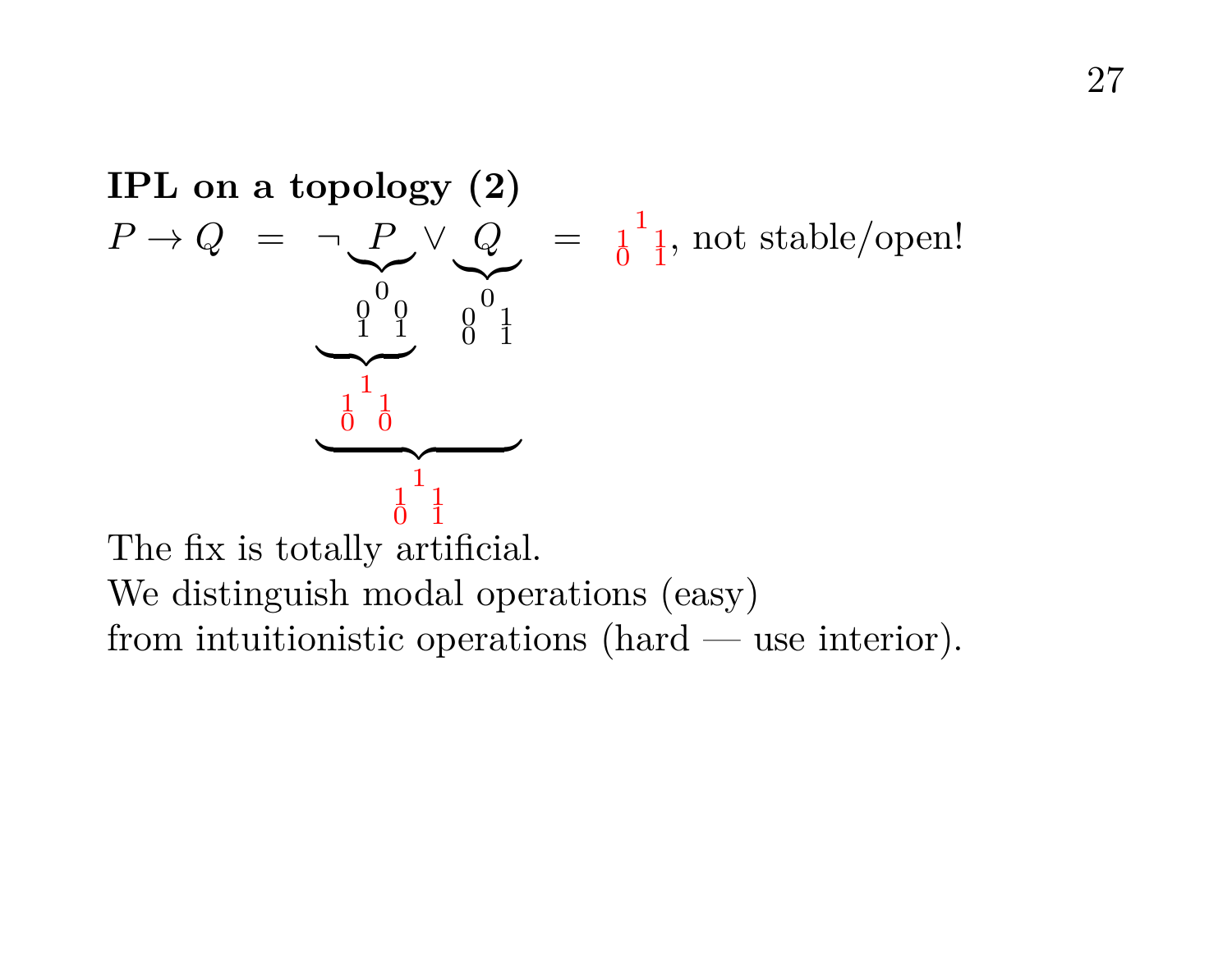**IPL on a topology (3)**  
\n
$$
\neg_{M}P := T\backslash P
$$
\n
$$
P \rightarrow_{M}Q := \neg_{M}P \vee Q
$$
\n
$$
P \rightarrow Q := P \rightarrow_{1}Q
$$
\n
$$
= \text{Int}(P \rightarrow_{M}Q)
$$
\n
$$
= \text{Int}(\neg_{M}P \vee Q)
$$
\n
$$
\neg P := P \rightarrow \bot
$$
\n
$$
= P \rightarrow \bot
$$
\n
$$
= P \rightarrow_{I} \bot
$$
\n
$$
= \text{Int}(P \rightarrow_{M} \bot)
$$
\n
$$
= \text{Int}(\neg_{M}P \vee \bot)
$$
\n
$$
= \text{Int}(\neg_{M}P)
$$
\n
$$
= \text{Int}(\neg_{M}P)
$$
\n
$$
= \text{Int}(\neg_{M}P)
$$
\n
$$
= \text{Int}(\top \backslash P)
$$

0 0 0 1 1 → 0 0 1 0 1 = Int( 1 1 1 0 0 ∨ 0 0 1 0 1) = Int( 1 1 1 0 1) = <sup>0</sup> 0 1 0 1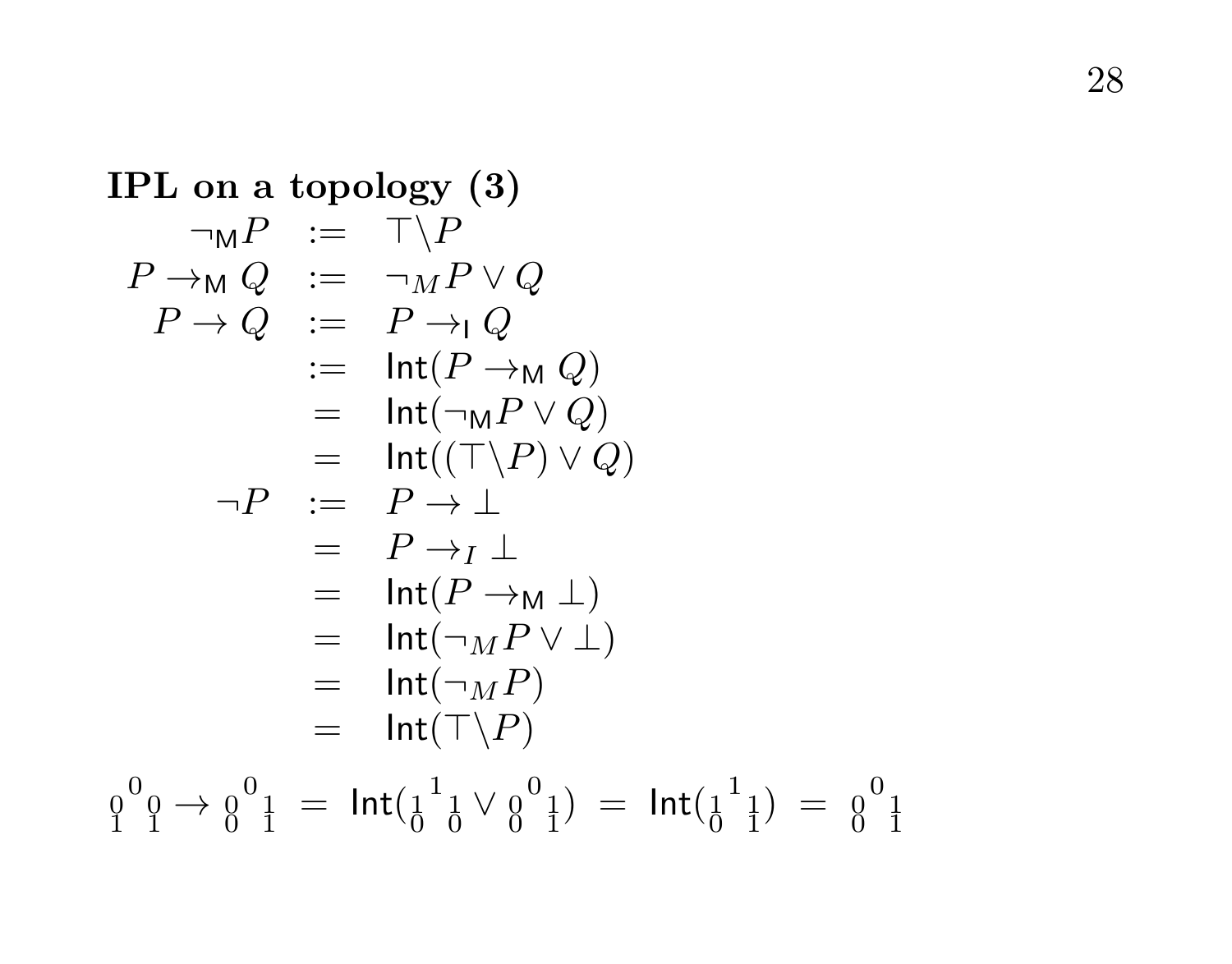# **How do we visualize the intuitionistic**  $\rightarrow$ **?** How do we visualize how the intuitionistic implication works?

 $\top$  and  $\bot$  are easy: the top and the bottom elements, ∧ and ∨ are easy: "meet" and "join" in the lattice. We need a more convenient way to draw our topologies.



Each open set will be written as two digits.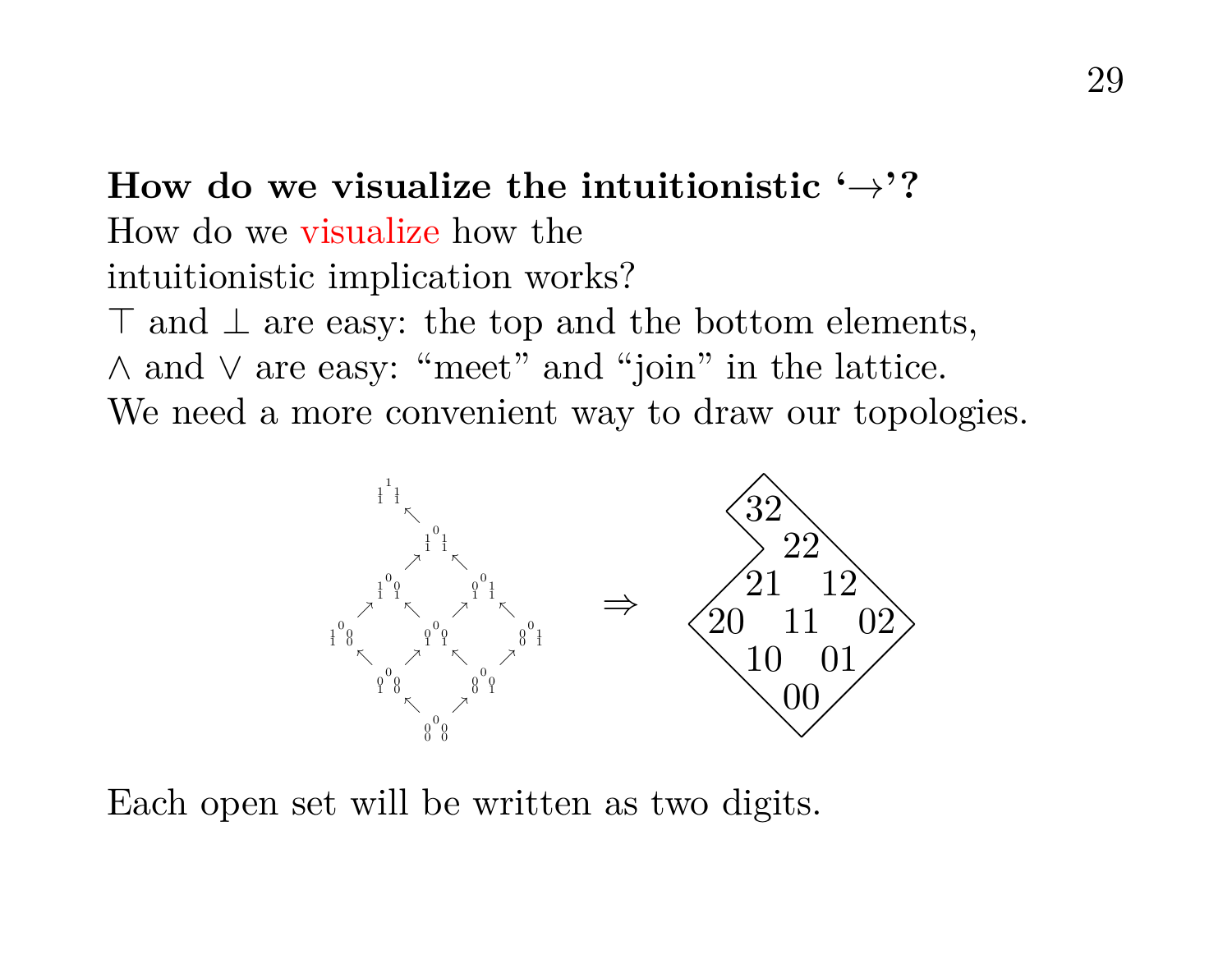#### **LR-coordinates**

 $(x, y)$  means: start at  $(0, 0)$ , walk x steps E, y steps N.  $\langle l, r \rangle$  means: start at  $(0, 0)$ , walk l steps NW, r steps NE. We abbreviate  $\langle l, r \rangle$  as lr. Check:

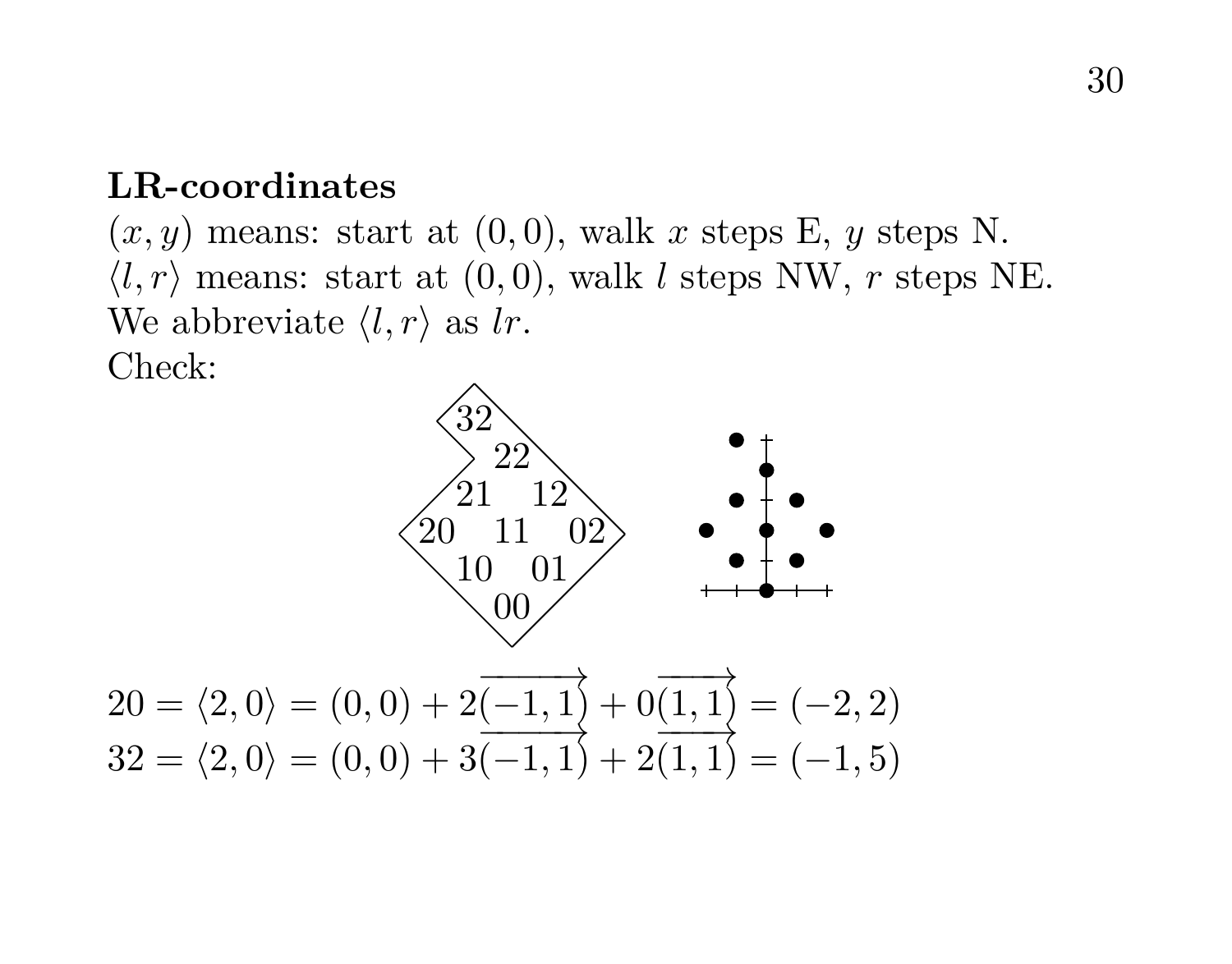## **2-column graphs**

A 2-column graph ("2CG") has two columns of points, all vertical arrows pointing one step down, and some intercolumn arrows. An example:

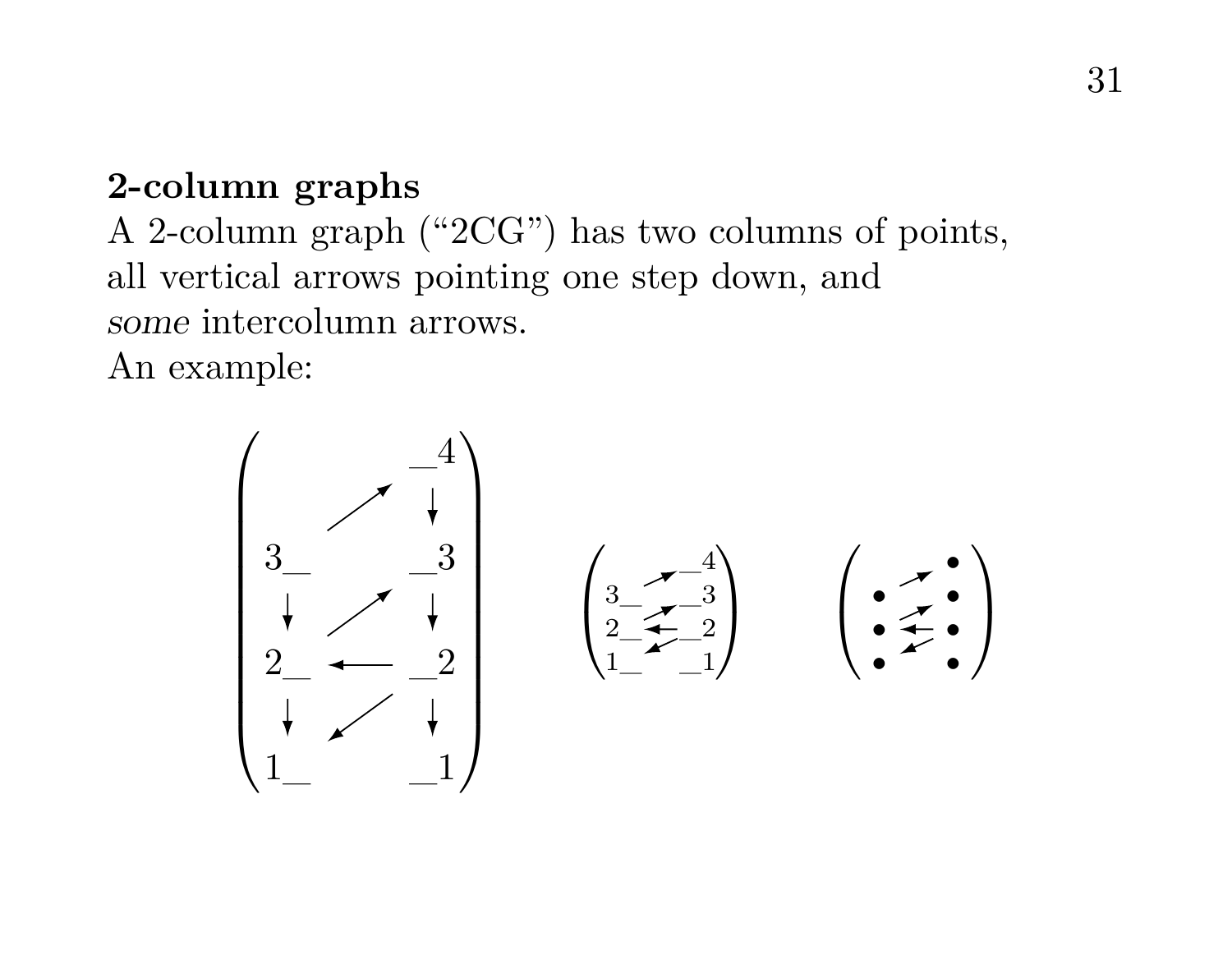# **2-column graphs (2)** The operation 2CG builds a 2-column graph formally from the height of its left column, the height of its right column, the intercolumn arrows going right, the intercolumn arrows going left.

$$
2\text{CG}(3,4,\left\{\frac{3}{2}\rightarrow\frac{4}{3}\right\},\left\{\frac{2-\leftarrow-2}{1-\leftarrow-2}\right\})
$$
\n
$$
=\left(\left\{\frac{3}{4},\frac{3}{2},\frac{2}{2},\frac{1}{1}\right\},\left\{\frac{-4\rightarrow3,\frac{3}{4}\rightarrow2,\frac{2}{2},\frac{2}{2}\rightarrow1}{\frac{3}{2}-\leftarrow-4,\frac{2}{2}\rightarrow-3,\frac{2}{2}\right\}}\right)
$$
\n
$$
\left(\frac{3}{2},\frac{4}{2},\frac{3}{2}\right)
$$
\n
$$
\left(\frac{3}{2},\frac{4}{2},\frac{3}{2}\right)
$$
\n
$$
\left(\frac{3}{2},\frac{4}{2},\frac{3}{2}\right)
$$
\n
$$
\left(\frac{3}{2},\frac{4}{2},\frac{3}{2}\right)
$$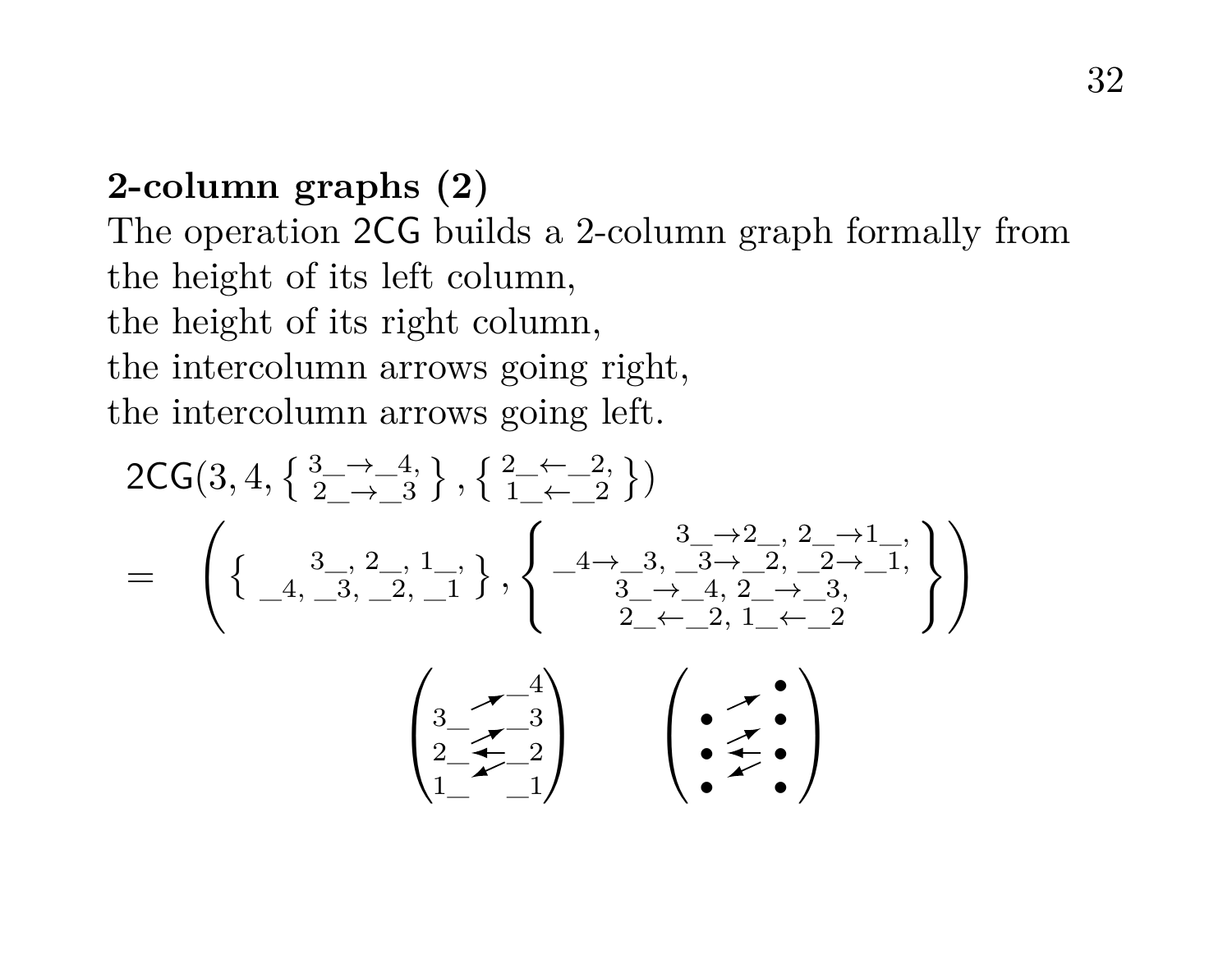**2CGs and piles**  
\n
$$
2CG(3, 4, \{ \frac{3}{2} \rightarrow -4, \} , \{ \frac{2}{1} \leftarrow -2, \} ) = (\{ \frac{3}{-4}, \frac{3}{-3}, \frac{2}{-2}, \frac{1}{-1} \}, \{ \cdots \} )
$$
\n
$$
pile(3, 4) = \{ \frac{3}{-4}, \frac{3}{-3}, \frac{2}{-2}, \frac{1}{-1} \} = \begin{pmatrix} 1 & 1 \\ 1 & \frac{1}{2} & 1 \\ 1 & 1 & 1 \end{pmatrix}
$$
\n
$$
pile(2, 1) = \{ \begin{pmatrix} 2 & 1 \\ 1 & -1 \\ 1 & 1 \end{pmatrix} = \begin{pmatrix} 0 & 0 \\ 1 & \frac{1}{2} & 0 \\ 1 & \frac{1}{2} & 0 \\ 1 & \frac{1}{2} & 1 \end{pmatrix}
$$

All open sets of a 2CG are piles, but some piles are not open sets... for example,  $\text{pile}(2, 1)$  is not open — it has  $2$  but not  $3$ .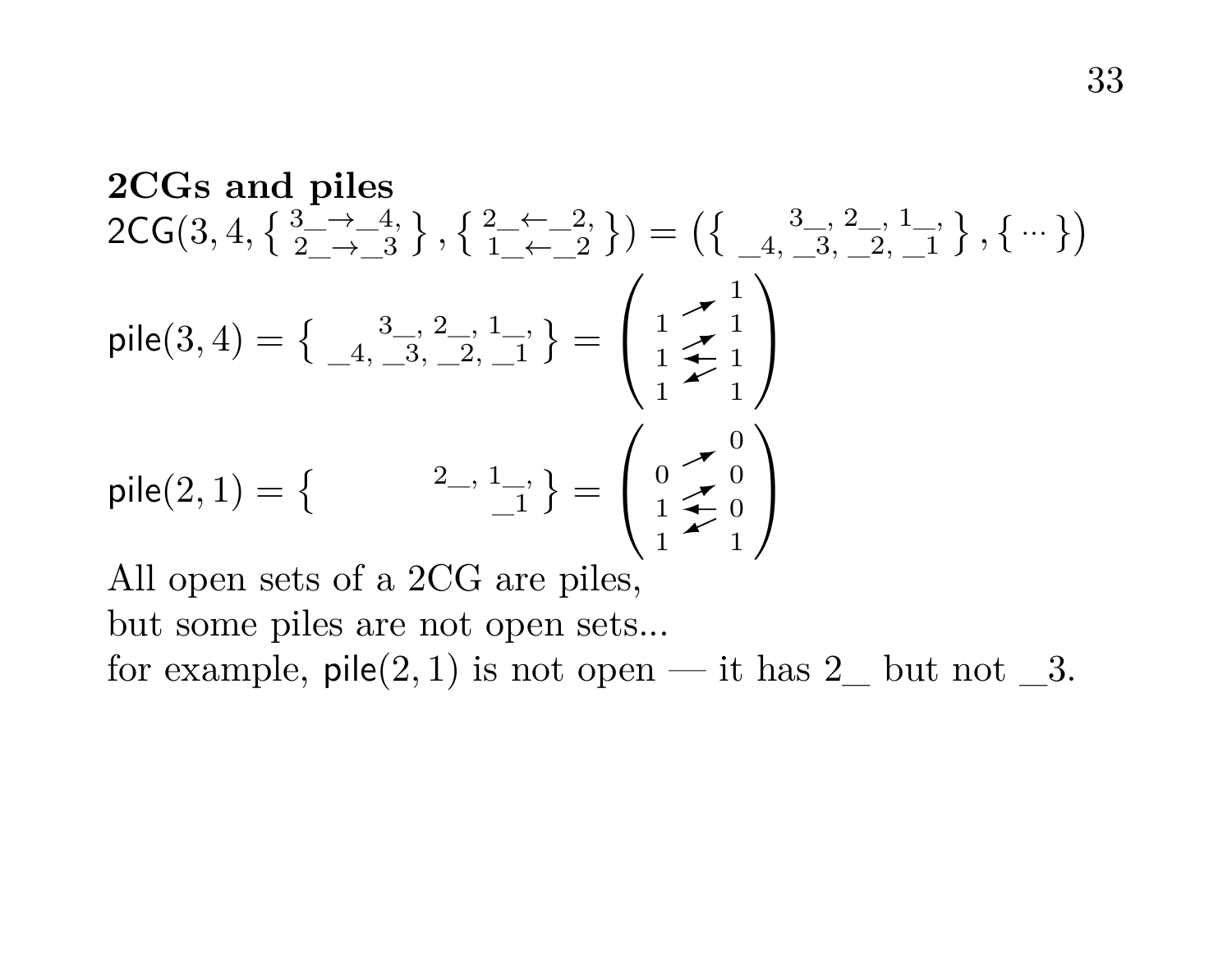

Can you visualize  $\mathcal{O}(\mathbb{R})$ ? I find that very hard!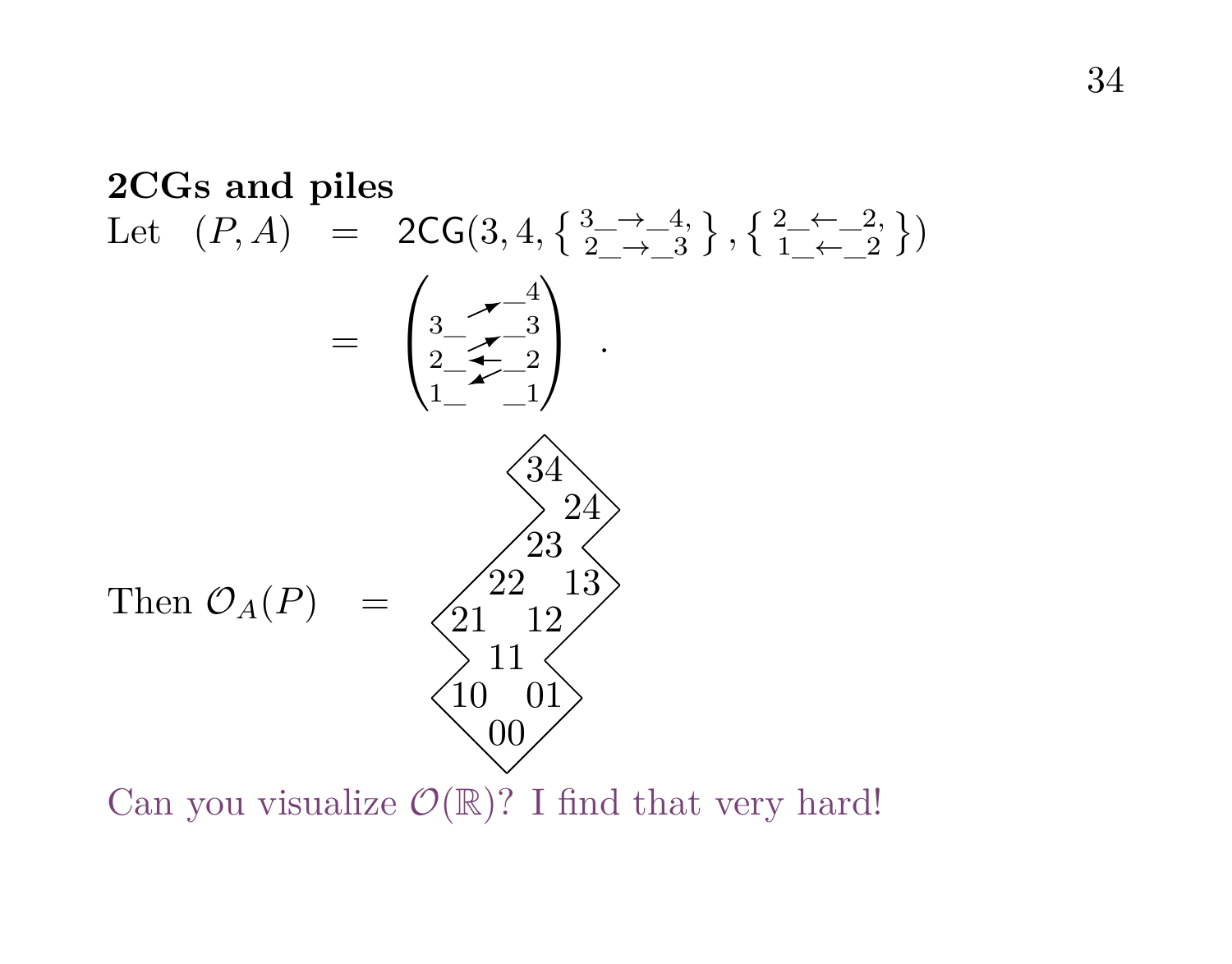# **2CGs and implication**

We are using

$$
(P, A) = \begin{pmatrix} 3 & -4 \\ 3 & -2 & 3 \\ 2 & -2 & 3 \\ 1 & -1 \end{pmatrix}, \ O_P(A) = \begin{pmatrix} 22 & 13 \\ 21 & 12 \end{pmatrix}
$$
  
Then  $21 \rightarrow 12 = \begin{pmatrix} 0 & -0 \\ 1 & -2 & 0 \\ 1 & 0 & 0 \end{pmatrix} \rightarrow \begin{pmatrix} 0 & -0 \\ 0 & -1 & 1 \\ 0 & 1 & 1 \end{pmatrix} = \text{Int}(\dots)$ ...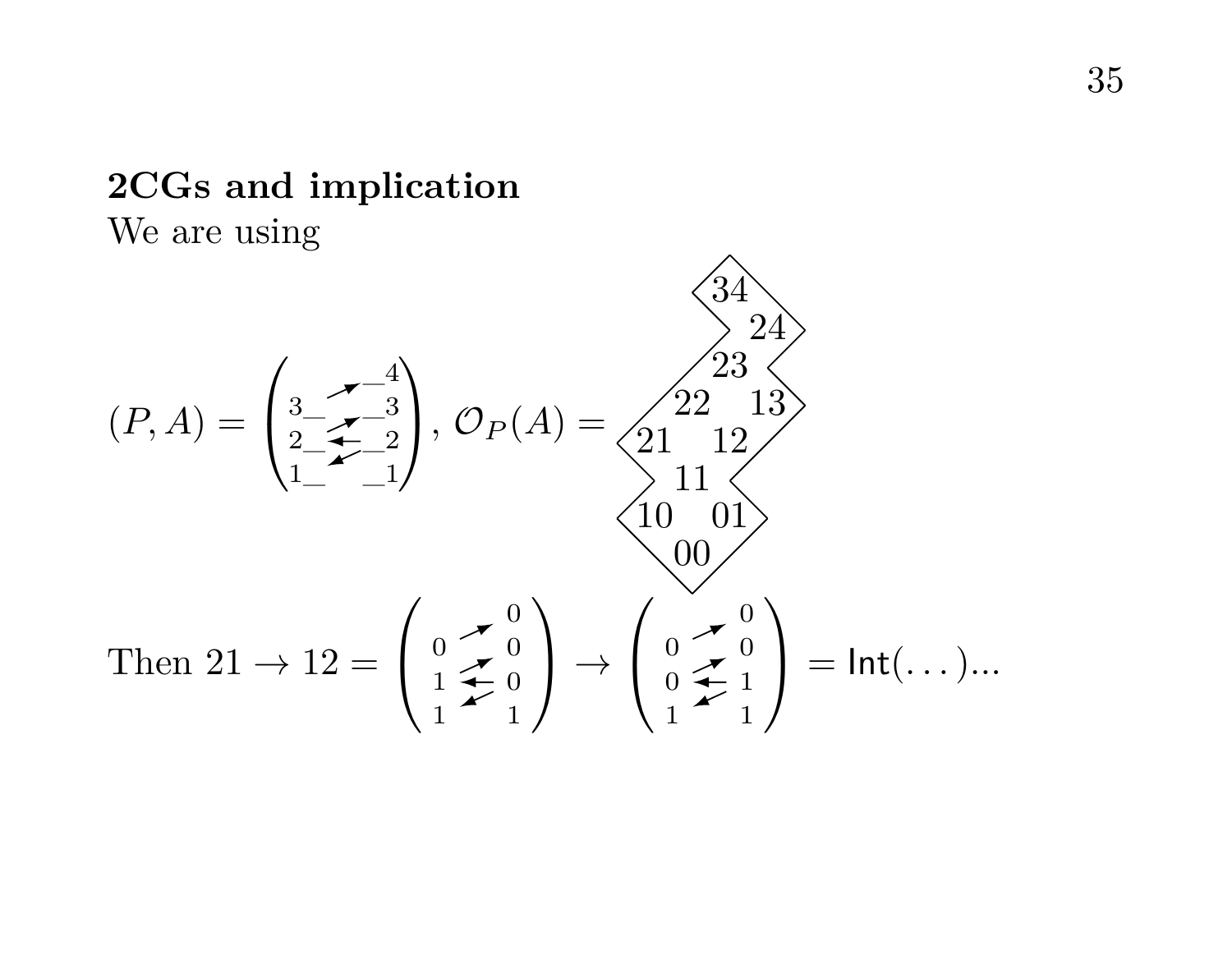2CGs and implication (2)  
\nThen 
$$
21 \rightarrow 12 = \begin{pmatrix} 0 & \searrow 0 \\ 1 & \searrow 0 \\ 1 & \searrow 0 \end{pmatrix} \rightarrow \begin{pmatrix} 0 & \searrow 0 \\ 0 & \searrow 1 \\ 1 & \searrow 1 \end{pmatrix}
$$
  
\n
$$
= \text{Int}(\begin{pmatrix} 1 & \searrow 1 \\ 0 & \searrow 1 \\ 0 & \searrow 0 \end{pmatrix} \vee \begin{pmatrix} 0 & \searrow 0 \\ 0 & \searrow 1 \\ 1 & \searrow 1 \end{pmatrix})
$$
  
\n
$$
= \text{Int}(\begin{pmatrix} 1 & \searrow 1 \\ 0 & \searrow 1 \\ 1 & \searrow 1 \end{pmatrix})
$$
  
\n
$$
= \begin{pmatrix} 0 & \searrow 0 \\ 0 & \searrow 1 \\ 1 & \searrow 1 \end{pmatrix} = 13
$$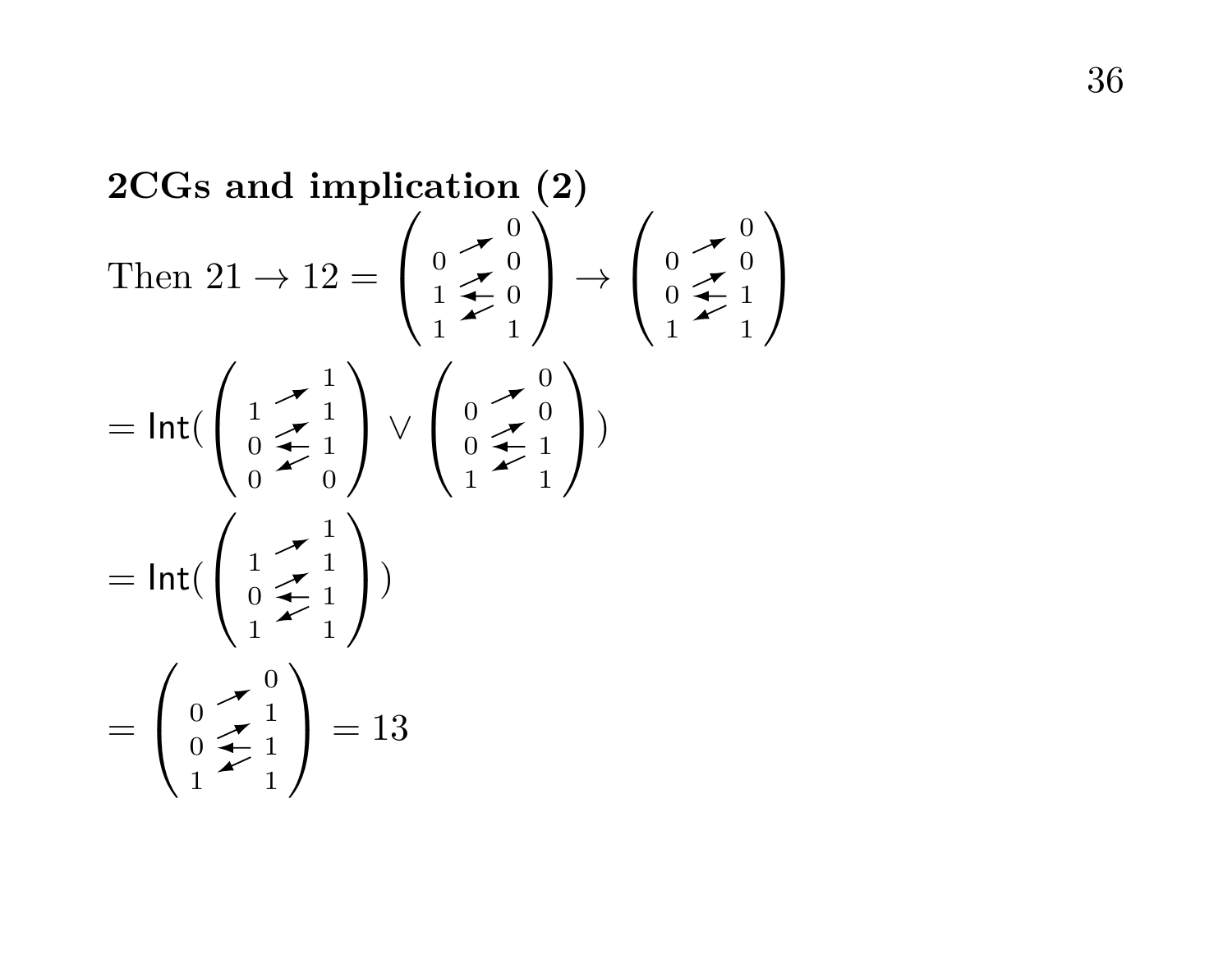

**2CGs and implication (3)**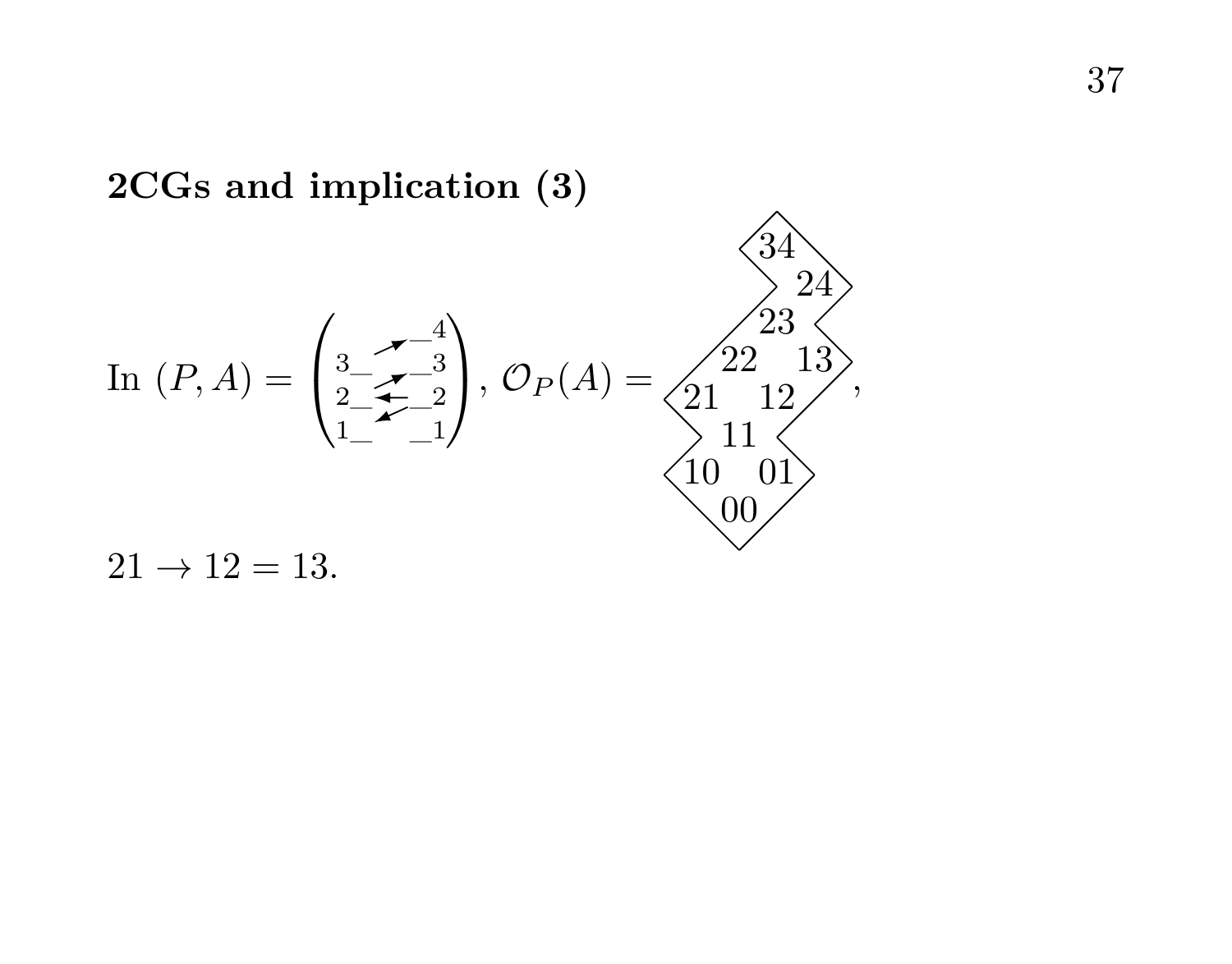## **Back to LCLT**

In LCLT I followed a different path. The students learned first a lot of λ-calculus (it's useful for them, they're from CompSci!) then a bit of Curry-Howard, then topologies, then Heyting Algebras, and we used 2CGs and finite, planar Heyting Algebras ("ZHAs") to develop a lot of intuition about IPL we saw several classical tautologies that are falsifiable in ZHAs.

Then we saw Categories and Cartesian Closed Categories ("CCCs"), and how using Int to calculate  $\rightarrow$  corresponds to an adjunction.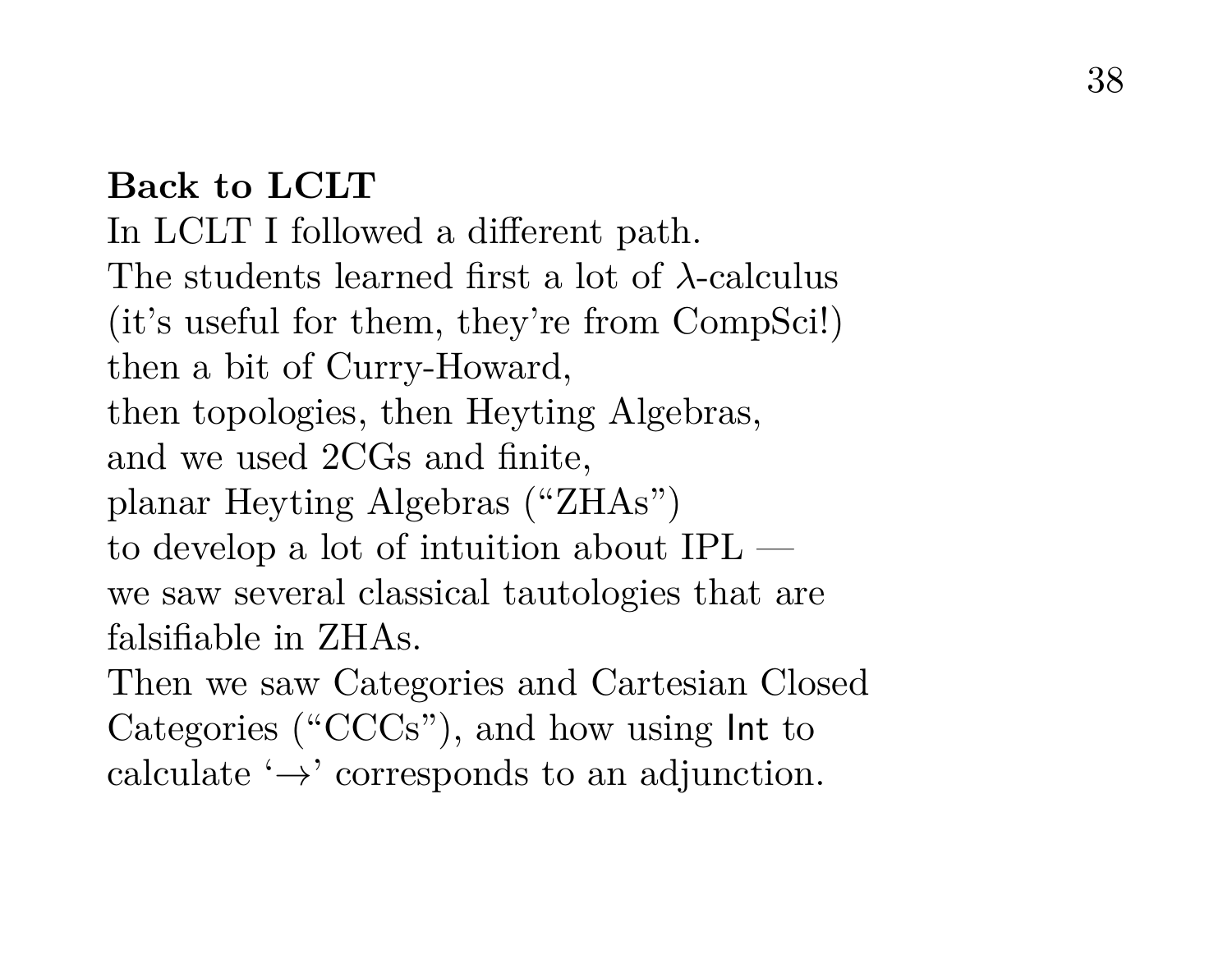### **Where do we go from here?**

This is the abstract that I submitted to EBL 2019:

# **Five applications of the "Logic for Children" project to Category Theory**

Category Theory is usually presented in a way that is too abstract, with concrete examples of each given structure being mentioned briefly, if at all. One of the themes of the "Logic for Children" workshop, held in the UNILOG 2018, was a set of tools and techniques for drawing diagrams of categorical concepts in a canonical shape, and for drawing diagrams of particular cases of those concepts in essentialy the same shape as the general case; these diagrams for a general and a particular case can be draw side by side "in parallel" in a way that lets us transfer knowledge from the particular case to the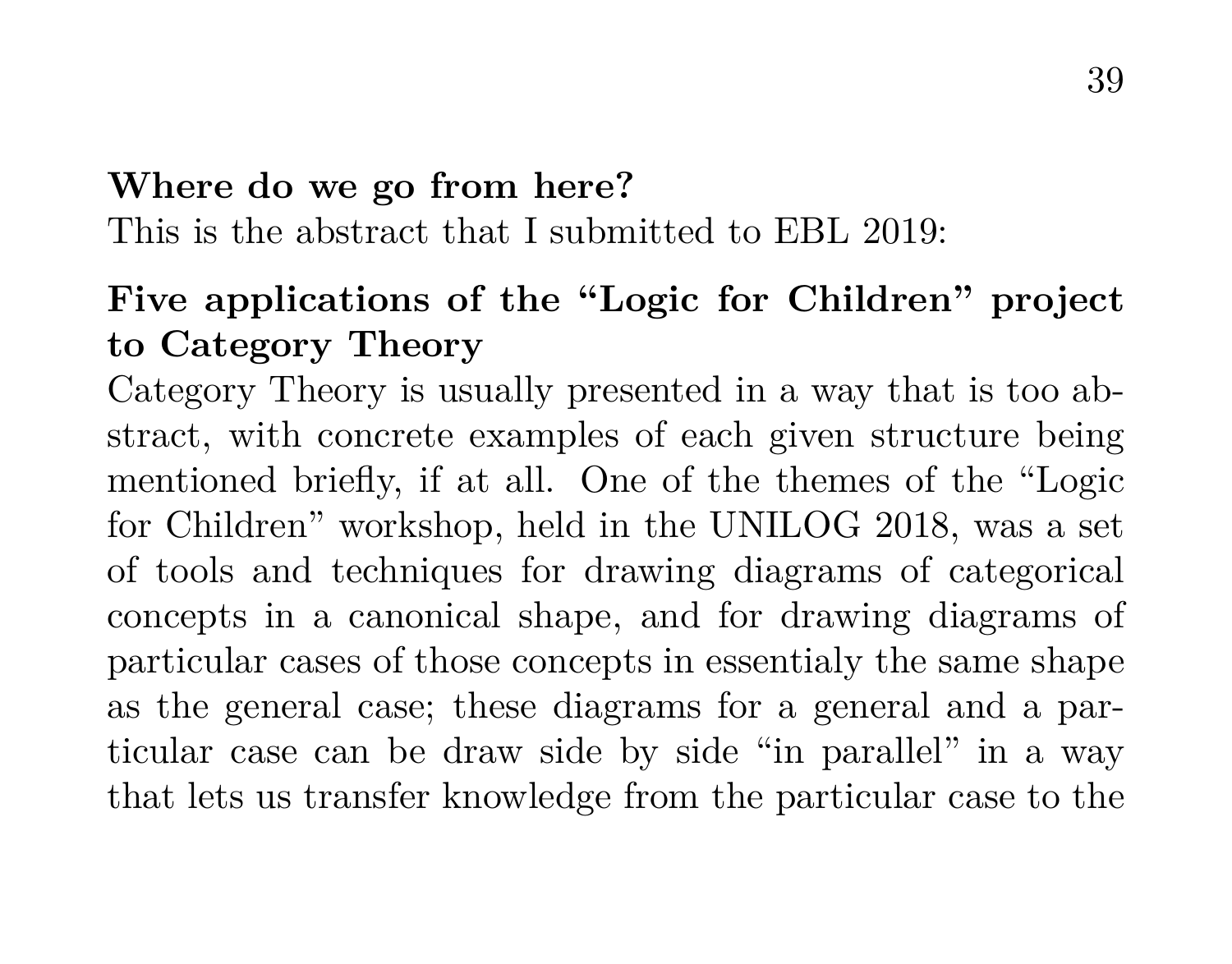general, and back.

In this talk we will present briefly five applications of these techniques: 1) a way to visualize planar, finite Heyting Algebras — we call them "ZHAs" — and to develop a feeling for how the logic connectives in a ZHA work; 2) a way to build a topos with a given logic (when that "logic" is a ZHA); 3) a way to represent a closure operator on a ZHA by a "slashing on that ZHA by diagonal cuts with no cuts stopping midway"; 4) a way to extend a slashing on a ZHA H to a "notion of sheafness" on the associated topos; 5) a way to start from a certain very abstract factorization of geometric morphisms between toposes, described in Peter Johnstone's "Sketches of an Elephant", and derive some intuitive meaning for what that factorization "means": basically, we draw the diagrams, plug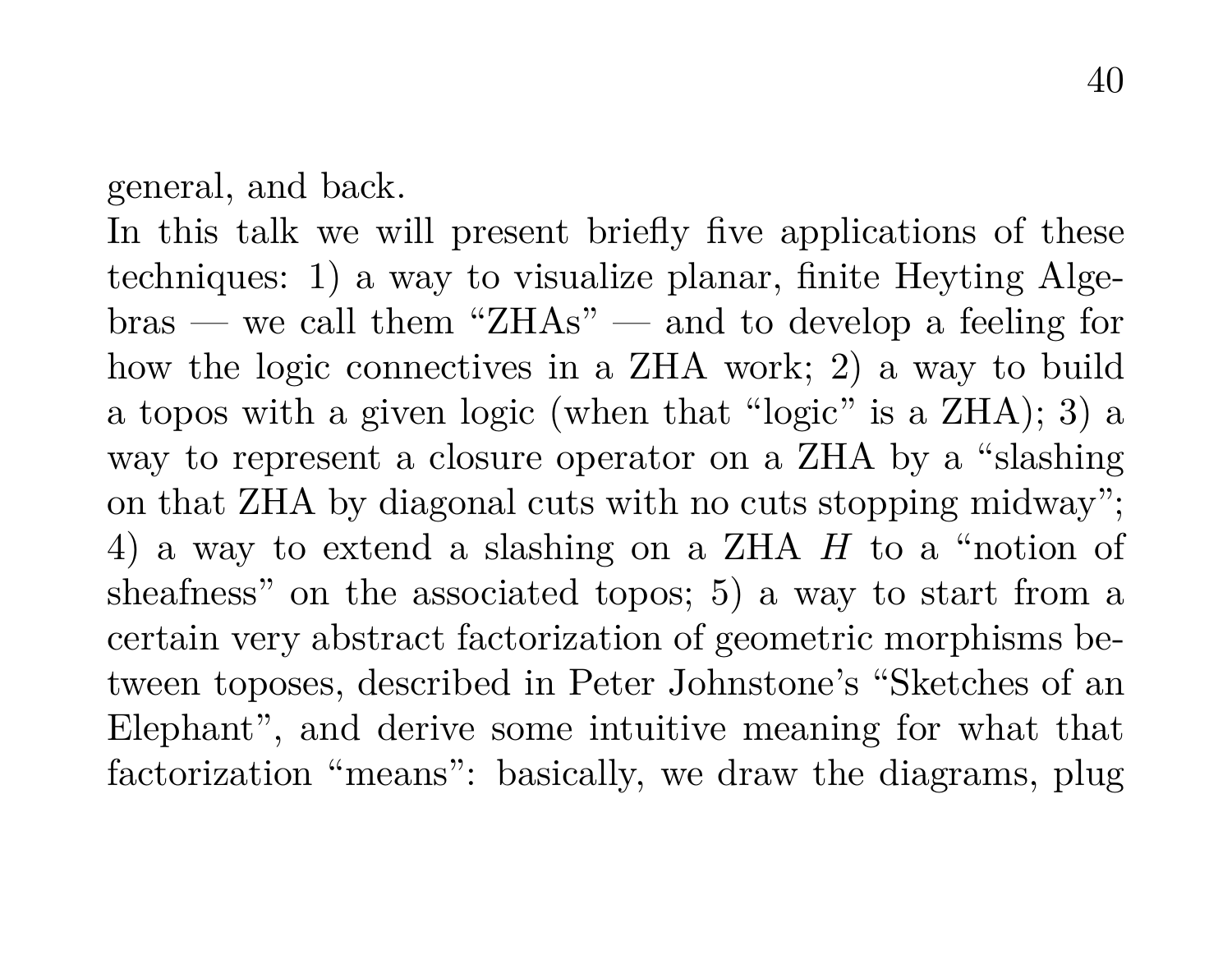41

in it some very simple geometric morphisms, and check which ones the factorization classifies as "surjections", "inclusions", "closed", and "dense".